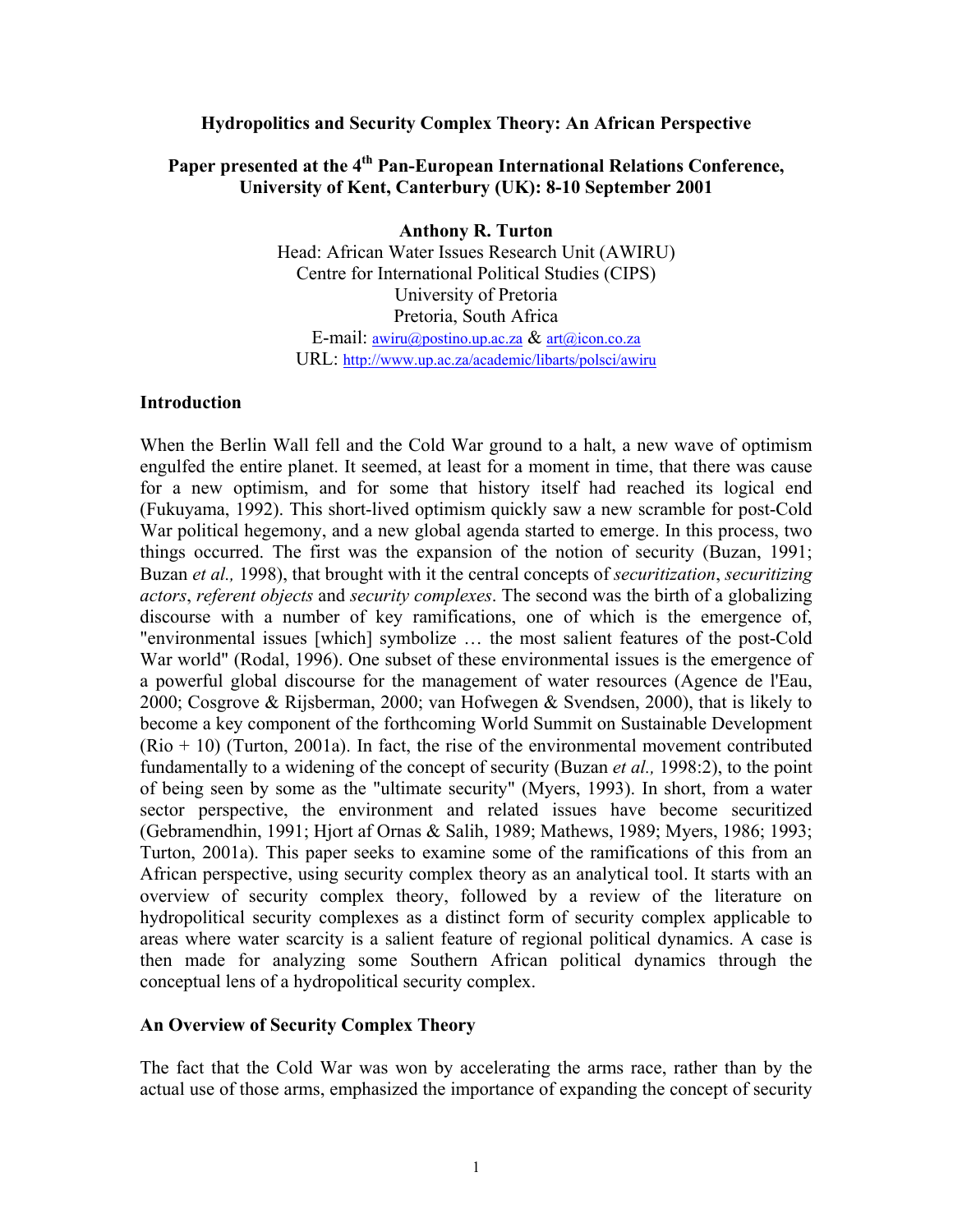(Allan, 2001:244). Buzan *et al.,* (1998:2) note that the rise of a globalized environmental movement, along with other transnational issues such as crime, has contributed to the widening of the concept of security. However, security is a relational phenomenon, so consequently one cannot understand the national security of any given state without understanding the international pattern of security interdependence in which it is embedded (Buzan, 1991:187). Comprehensive security analysis calls for focus on how the regional level of political interaction mediates the interplay between states and the international system as a whole (Buzan, 1991:188). This has meant that regional political interactions are only now starting to manifest themselves in the post-Cold War era. The idea of a regional system has been historically linked to Europe and its inherent balance of power dynamics (Buzan, 1991:188). Even the massive process of decolonisation, which should have caused attention to be given to emerging regional security subsystems, was unfortunately overshadowed by the global superpower rivalry (Buzan, 1991:188). By focussing on regional subsystems, two important levels of analysis between system and the state are possible (Buzan, 1991:188). The first is the subsystem itself, whereas the second is the pattern of relationships among the various units. Consequently, Buzan *et al.,* (1998:201) defines a security complex as "a set of units whose processes of securitization, desecuritization, or both, are so interlinked that their security problems cannot reasonably be analyzed or resolved apart from one another". While securitization of water is not necessarily a desirable outcome of water resource management (Turton, 2001a; Wester & Warner, 2002), the concept does help us to understand political linkages between states in shared international river basins. Security complexes emphasize the interdependence of both rivalries and shared interests that can be depicted as a spectrum of possible relationships as shown schematically in Figure 1.

| Negative                  |                         | Positive                    |
|---------------------------|-------------------------|-----------------------------|
| <b>Conflict Formation</b> | <b>Security Regimes</b> | <b>Pluralistic Security</b> |
| Fear, rivalry and         | Negotiated              | <b>Community</b>            |
| mutual threat             | arrangements to         | Use of force not            |
| perceptions               | reduce the shared       | anticipated                 |
| (Senghaas, 1988;          | security dilemma        | (Deutsch et al.,            |
| Väyrynen, 1984)           | (Jervis, 1982)          | $1957:1-4$                  |

**Figure 1: Schematic representation of the spectrum of security complexes that are possible. Adapted from Buzan** *et al.,* **(1998:12).** 

Significantly, security complexes are merely analytical devices, being an empirical phenomenon with both historic and geopolitical roots. In fact, security complexes do not require that their members think in terms of this concept - as such they are not actor defined conditions, but rather analytical tools (Buzan *et al.,* 1998:20). Due to the fact that threats are greater over shorter distances, security interactions with neighbours tend to assume a higher priority. Therefore, seen from the top down, security complexes are generated by the interaction of anarchy and geography, where the political structure of anarchy confronts all states with a security dilemma, but this is almost always mediated by the effects of geography (Buzan, 1991:191). The reality of security complexes can be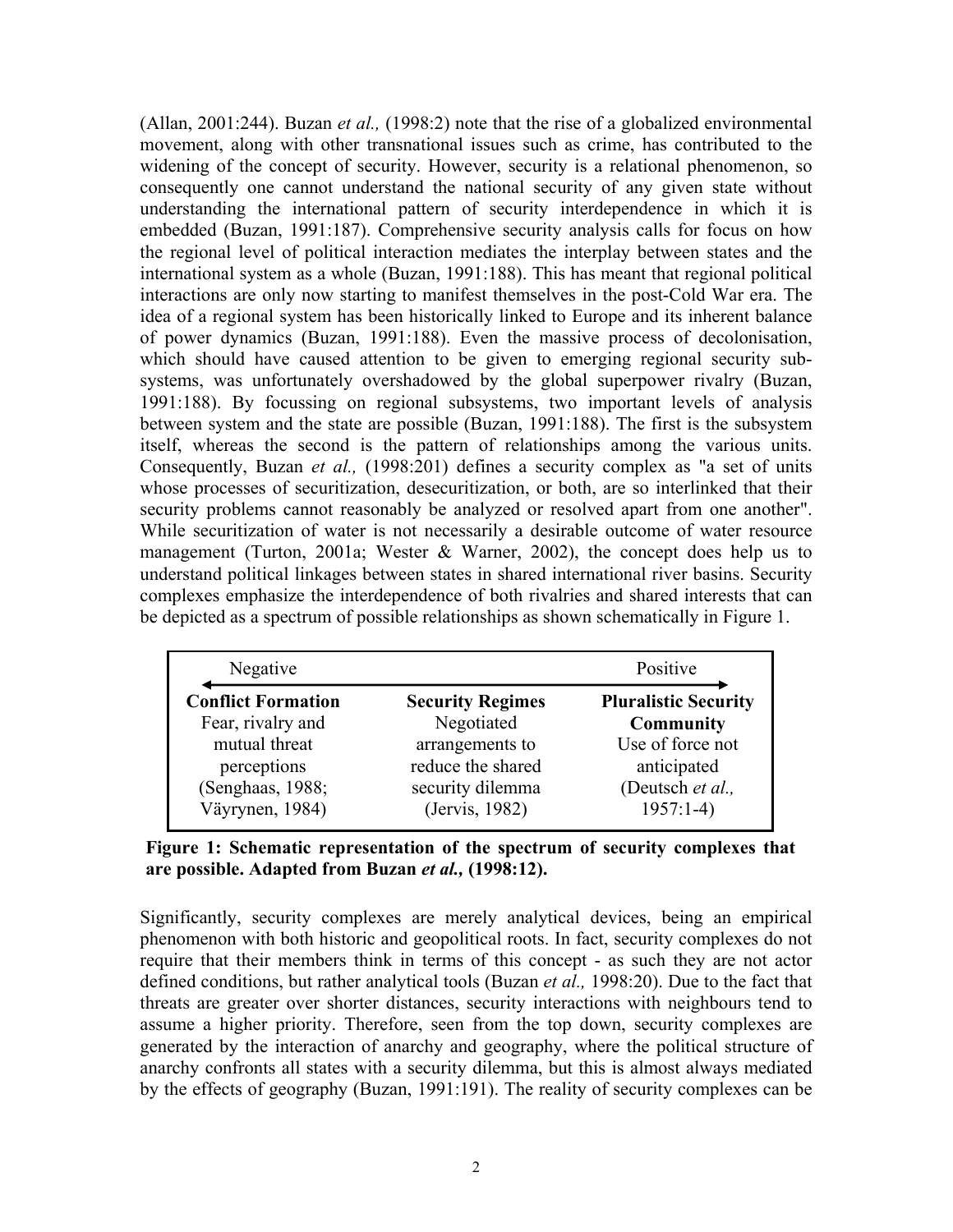found more in the patterns of amity and enmity between states, than in the notion of selfawareness. Like the balance of power, a security complex can exist regardless of whether the individual actors recognize or acknowledge its existence (Buzan, 1991:192). A security complex occurs where a set of security relationships stands out from the general background by virtue of its relatively strong, inward looking character, as well as by its relatively weak outward security interactions with its neighbours (Buzan, 1991:193). The boundaries between security complexes are defined by relative indifference towards security perceptions and interactions (Buzan, 1991:193).

An interesting central feature of the emergence of security complexes is the impact of what is known as overlay. *Overlay* is that condition that prevails when the direct presence of outside powers in a region is strong enough to suppress the normal operation of security dynamics among the local states (Buzan, 1991:198). Overlay thus subordinates local security dynamics, which once removed, tends to become a transforming experience, unleashing new interactions over time. As such, overlay has had a major impact on regional security complexes, most notably the result of European and Japanese colonialism in the Third World. The process of colonialism ended at about the same time that superpower rivalry emerged after the Second World War, meaning that one form of overlay was merely replaced by another, thereby continuing to suppress the emergence of more visible local security dynamics. This means that overlay has had a significant impact on the study of security relationships, particularly in the developing world. With the demise of the Cold War, a number of regional security complexes are starting to emerge (Buzan, 1991:202-209). This led to early attempts to identify security complexes that were emerging in the Third World, such as the Latin American Security Complex, the Middle East Security Complex, the Southern African Security Complex, the South Asian Security Complex and the Southeast Asian Security Complex (Buzan, 1991:210).

Security is about understanding political interactions in a wider context. Therefore, international security is about relationships between threats and vulnerabilities, which are most marked in a regional setting. Consequently, Classical Security Complex Theory (Buzan, 1991:186-229) posits the existence of regional sub-systems as objects of security analysis and offers a framework for dealing with this (Buzan *et al.,* 1998:10-11). While Classical Security Complex Theory (Buzan, 1991:186-229) had the advantage of drawing attention away from the extremes of national and global security by focussing attention on mediating regional political interaction (Buzan *et al.,* 1998:14), it is still incomplete as an analytical approach. For this reason Buzan *et al.,* (1998) move beyond what they call Classic Security Complex Theory, because that specific approach is too narrow in focus (states only) with a bias towards military and nuclear threats and threat perceptions. They make the case for widening the conceptual net in order to increase the range of issues and sectors that can be analyzed in a meaningful way. In this process of widening, they distinguish two *generic types of security complexes* (Buzan *et al.,* 1998:16).

• *Homogenous security complexes* retain the classical assumption that security is concentrated within specific sectors and therefore composed of particular types of interaction between similar units. Examples of this are studies of power rivalries among states using terminology such as 'military complex'.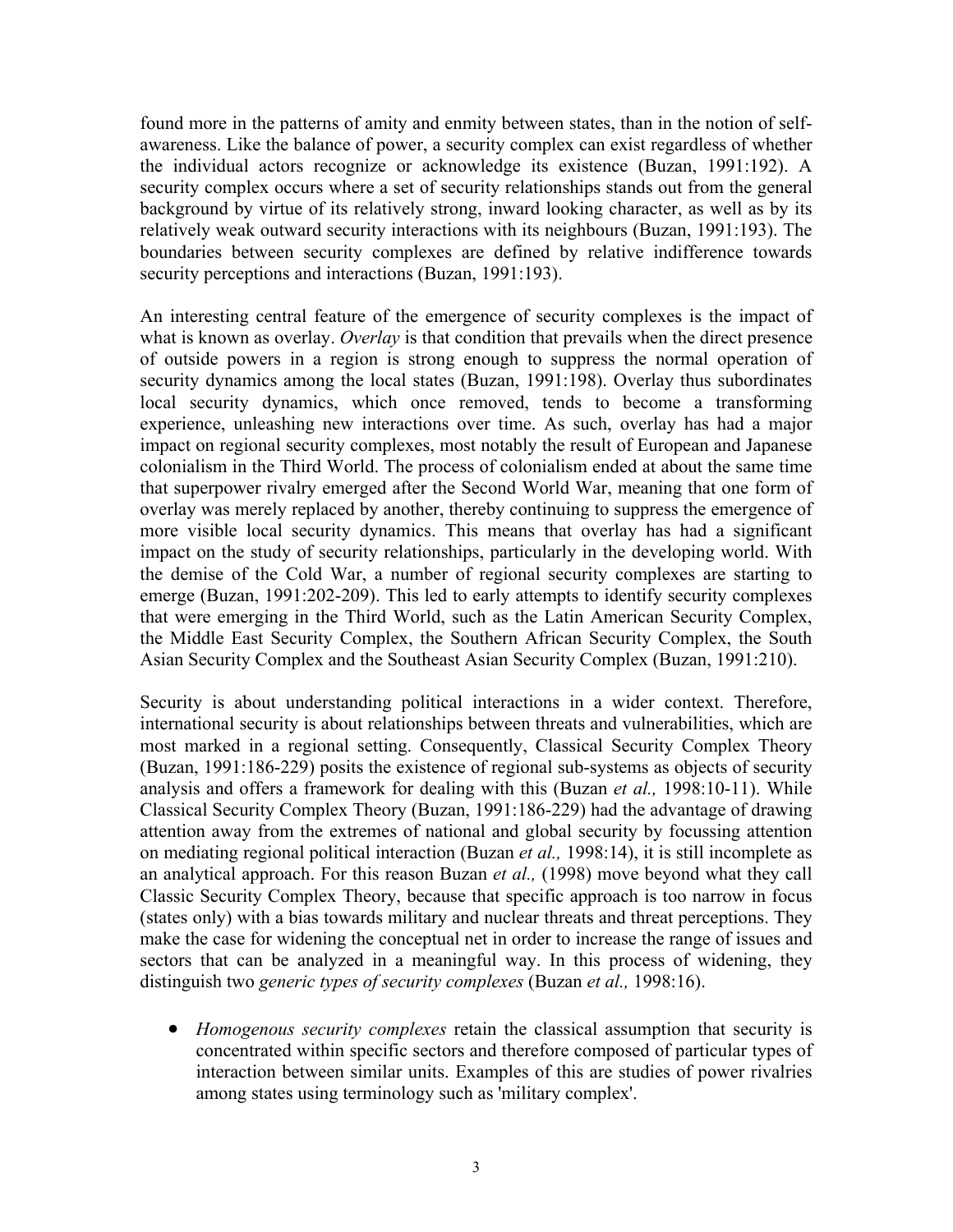• *Heterogeneous security complexes* abandon the assumption that security is locked into specific sectors only. It therefore assumes a regional logic that seeks to integrate different types of actors that interact across two or more sectors. Examples of this are studies focussing on states, nations, transnational corporations and confederations interacting across the political, economic and societal sector.

Due to the fact that heterogeneous security complexes have the advantage of linking across sectors, the analyst is able to build up a more detailed understanding of complex political dynamics by identifying linkages between sectors (military, economic, societal, environmental etc.), units (states, nations, multinational corporations etc.) and levels (local, national, regional and global). In order to achieve this, scientific discipline is obviously needed, for without it, "the security of each is related to the security of all, [so] nothing can be fully understood without understanding everything" (Buzan, 1991:187). By taking a social constructivist approach to the understanding of the processes of securitization, Buzan *et al.,* (1998:19) move beyond this dilemma. Central to this is the way in which two key questions are answered:

- How to identify what is (and what is not) a security issue?
- How to identify and distinguish security actors and referent objects?

This wider approach to security achieves two things (Buzan *et al.,* 1998:4). Firstly, the wider agenda extends a call for state mobilization to a broader range of issues. This can have undesirable or unintended consequences however, as the case for the securitization of water resource management at the global level shows (Turton, 2001a). Secondly, the wider agenda elevates security to a common good. Wæver (1995) warns that this may be dangerous, calling for the desecuritization of issues wherever possible and appropriate. However, there is a clear set of criteria for something to be considered as a security issue. Buzan *et al.,* (1998:5) state explicitly that the following criteria distinguish normal political issues from security issues:

- The issues must be staged as an *existential threat*.
- This threat must be posed to a *referent object*.
- A *securitizing actor* must perform this securitizing action.
- The intention must be to *generate endorsements of emergency measures* beyond rules that would otherwise bind.

Seen in this light, security complexes become sub-systems or mini-anarchies in their own right (Buzan *et al.,* 1998:13). However, because they are durable manifestations of interstate behavior, seeing them as sub-systems with their own pattern of interaction provides a useful benchmark against which changes in the security patterns can be identified over time. Having established the fact that security complexes are useful objects of analysis, Buzan *et al.*, (1998:13-14) identify the three main components of the essential structure of any given security complex. *Essential structure* is the standard by which change can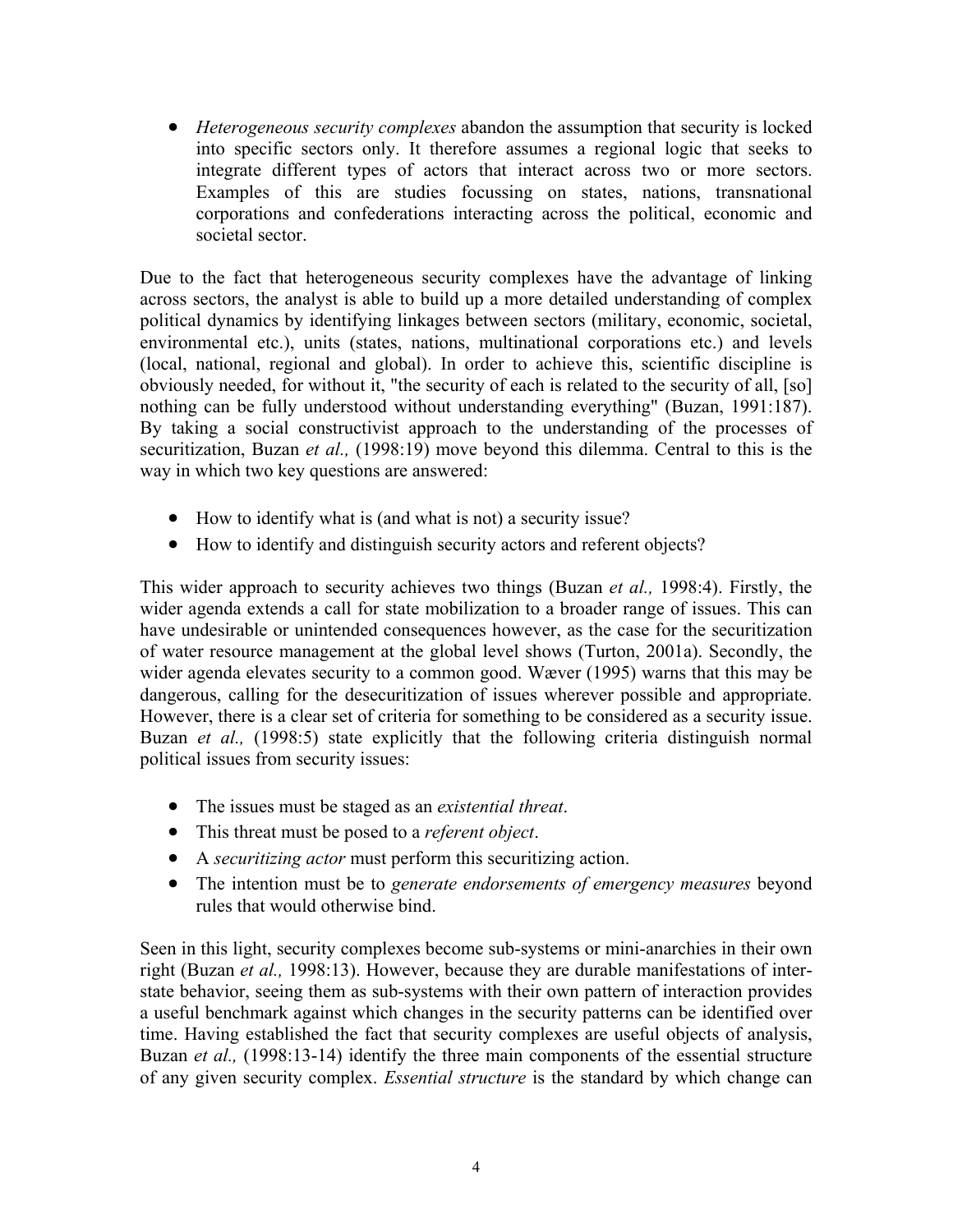be measured in a given security complex (Buzan, 1991:211). The main components of essential structure are as follows (Buzan *et al.,* 1998:13-14):

- The *arrangement of units* and the differentiation between them.
- The *patterns of amity and enmity* that exist between those units over time.
- The *distribution of power* between the principle units.

Changes bearing on any given security complex are numerous and continuous. For this reason, the key analytical question to ask is how such changes work to either sustain or alter the essential structure of the security complex (Buzan, 1991:216-220; Buzan *et al.,* 1998:13-14), of which four main *structural options* are evident:

- *Maintenance of the status quo* means that the essential structure of a given security complex remains fundamentally intact over time. This does not mean that change does not occur, but it does mean that those changes tend to support rather than undermine the prevailing structure.
- *Internal transformation* of a given security complex occurs when the essential structure changes within the context of the existing outer boundary. This can occur as the result of regional political integration, changes in the distribution of power or changes to the pattern of amity and enmity.
- *External transformation* of a given security complex occurs when the essential structure shows change in the existing outer boundary. This can occur when major states join or leave the complex, or the overall distribution of power, amity and enmity is evident.
- *Overlay* can be the cause of change within a given security complex when one or more external powers move directly into, or out of that complex. This situation is distinct from the normal process of great power intervention.

Security complexes can be treated as objects for policy in the sense that problems can only be resolved within the context of the relevant security complex as a whole (Buzan, 1991:225). This introduces the valuable notion of proximity (Buzan *et al.,* 1998:11), or stated differently, geographic focus. The collapse of bipolarity that was associated with the Cold War means that the focus has shifted from the global level (international system) to the regional level (international sub-system) (Buzan *et al.,* 1998:9). It is argued that by identifying the mechanism that forms regions, this dynamic can provide a useful subsystem level of analysis in its own right (Buzan *et al.,* 1998:10). Once the regional level has been established, the range of layers in the given analytical framework can be sketched. The method for analysis is to first understand the distinctive security dynamic that works at each layer and then to determine the respective security interactions between layers (Buzan *et al.,* 1998:14).

This in turn raises the notion of different levels of analysis. Security complex theory allows attention to be given to the macro, middle and micro levels of political interaction (Buzan, 1991:222). In the study of International Relations, there are five commonly used *levels of analysis* (Buzan *et al.,* 5-6):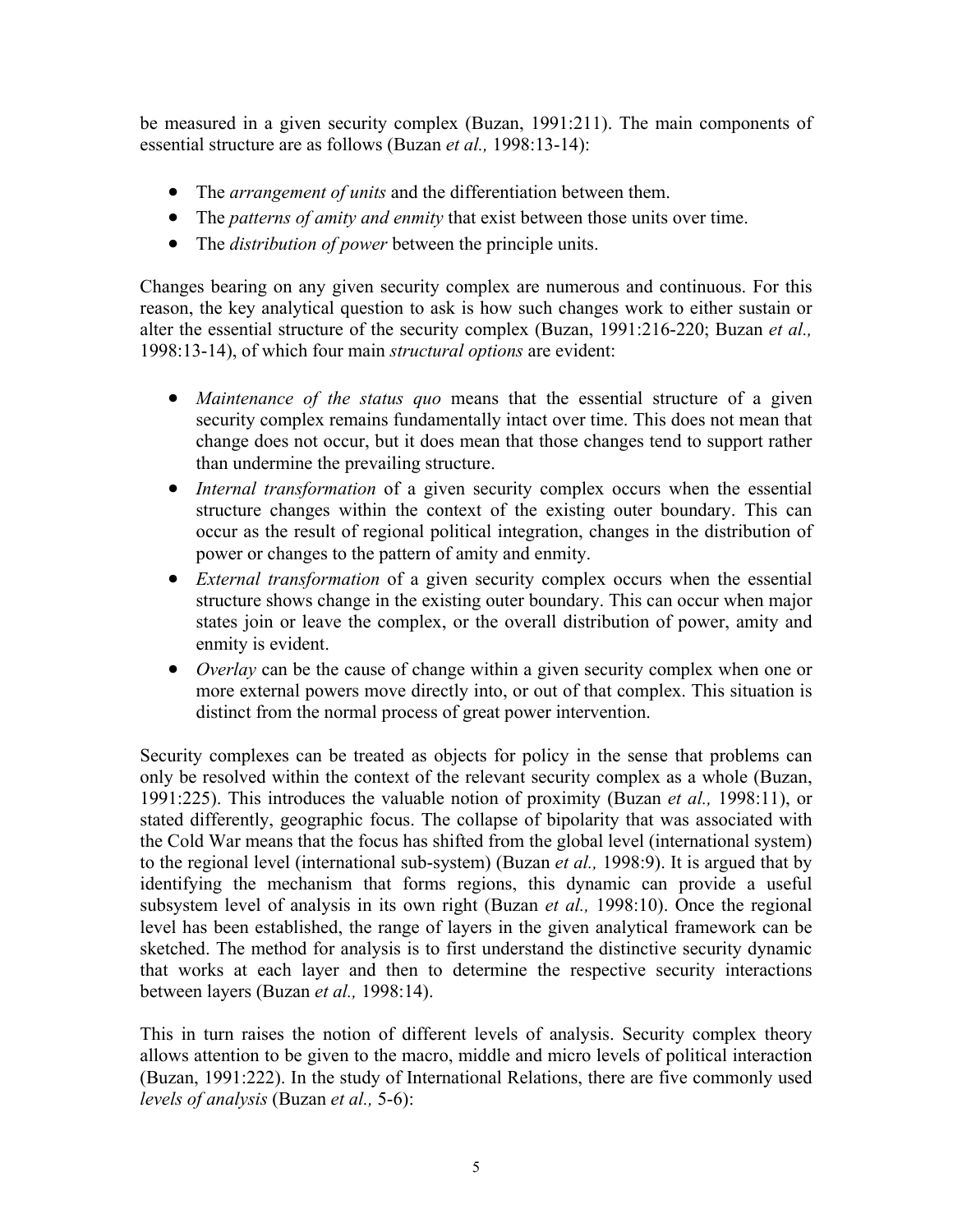- *The international system* comprises the largest conglomerate of interacting or independent units that have no system level above them.
- *The international sub-system* comprises groups of units within the international system that can be distinguished by the particular nature or intensity of their interactions or interdependence on one another. Examples are the Organization of Petroleum Exporting Countries (OPEC), the African Union (AU) (formerly the Organization of African Unity - OAU) and the Southern African Development Community (SADC) etc.
- *Units* comprise actors that are composed of various sub-groups, organizations, communities and individuals that are sufficiently cohesive and independent to be differentiated from one another and to have standing at the higher levels. Examples are states, nations and transnational corporations.
- *Sub-units* comprise organized groups of individuals within units that seek to effect the behavior of the unit. Examples are bureaucracies and the lobbies of special interest groups.
- *Individuals* are the lowest level of analysis in most social sciences.

Building on this, Buzan *et al.,* (1998:18-19) develop three key definitions:

- A *region* is a spatially coherent territory composed of two or more states.
- A *sub-region* is a part of such a region whether it involves more than one state (but fewer than all of the states in the region) or some transnational composition (some mix of states, parts of states or both).
- A *micro-region* is a sub-unit that occurs within the boundaries of a given state.

It is noted that the criteria for assigning levels to a given analytical framework is essentially a political issue, focussing on what constellation of actors forms on any given issue (Buzan *et al.,* 1998:18). The cause and effect relationship can be an indicator of the appropriate level. For example, an issue like water scarcity can become securitized at the global level, but the major focus will most likely be regional in nature. This in turn can unleash political dynamics such as upstream/downstream concerns, which are likely to play into other rivalries within a given regional setting, thereby becoming tied to a more general regional security complex. The main aspect to focus on is where the security dynamics are principally located. Two considerations will affect the answer to this question (Buzan *et al.,* 1998:17):

- The *cause-effect nature* of the issues around which securitization is taking place. For example, water pollution occurs world wide, but it remains a local or regional issue. At best water pollution is a parallel regional issue.
- The *process of securitization* of a given issue.

The most important aspect of these two considerations is the level of the issue, rather than the level of its securitization (Buzan *et al.,* 1998:17-18). Central to this aspect is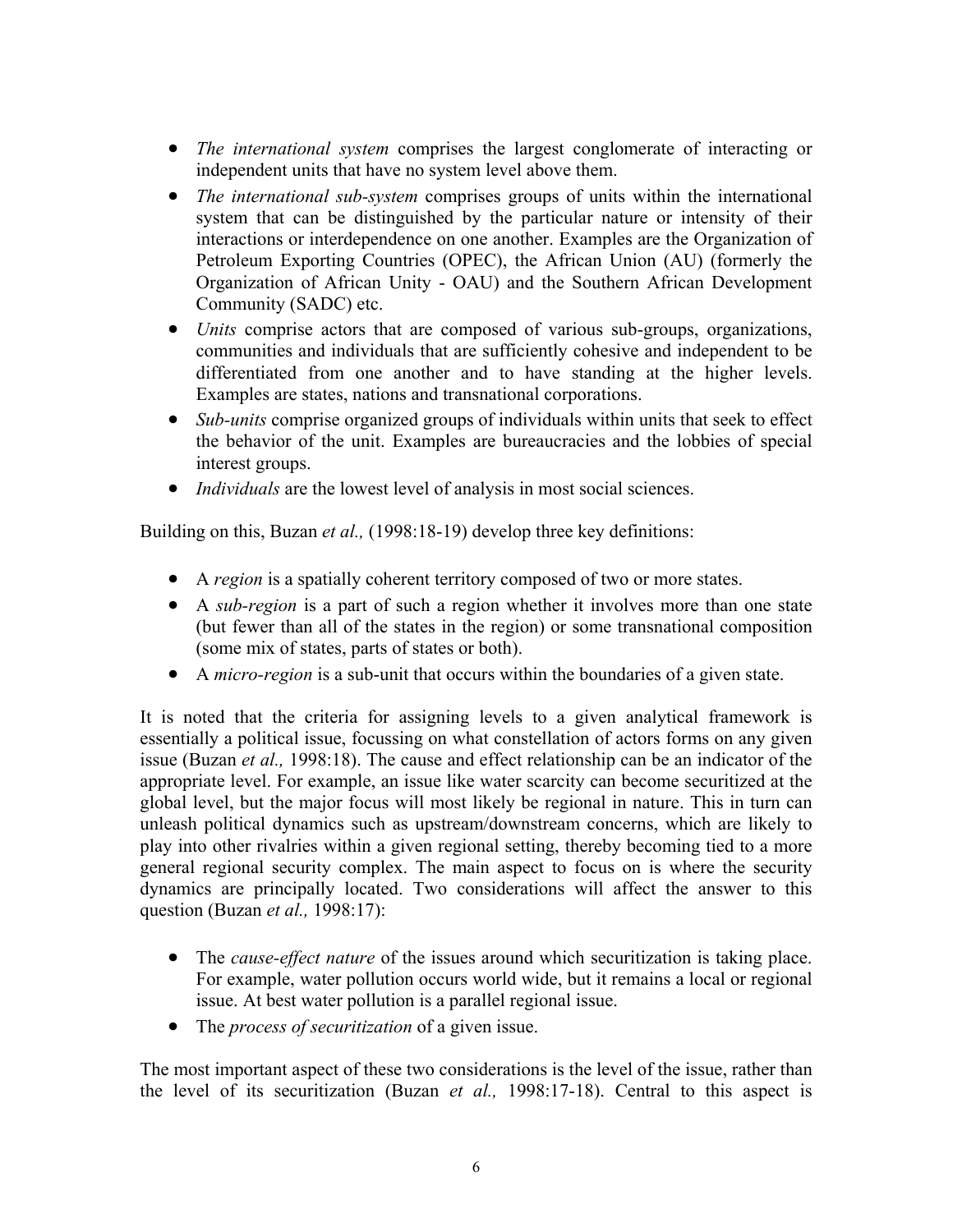identifying the actors that are linked, and how that linkage plays out. Associated with this approach is the potential role played by different sectors in any given analysis. If a multisectoral approach to security studies is to be meaningful, *referent objects* other than the state must be allowed to enter the overall analysis. As such, sectors serve to desegregate a larger whole for purposes of analysis, of which five exist (Buzan *et al.,* 1998:7-8). These are as follows:

- The *military sector* is about relationships of forceful coercion.
- The *political sector* is about relationships of authority, governing status and recognition.
- The *economic sector* is about relationships of trade, production and finance.
- The *societal sector* is about relationships of collective identity.
- The *environmental sector* is about relationships between human activity and the planetary biosphere.

# **Hydropolitical Security Complexes as a Distinct Form of Security Complex**

This expanded approach to security (Buzan *et al.,* 1998) argues that it is necessary to raise awareness in order to generate the political will needed to deal with these newly identified insecurities stemming from environmental, social and political vulnerability (Allan, 2001:244-245). For threats and vulnerabilities to count as security issues, they have to be staged as existential threats, thereby endorsing emergency measures beyond the reach of 'normal' rules that would otherwise bind actors (Buzan *et al.,* 1998:5). Significantly, contemporary water literature reflects this tendency (Turton, 2001a; Wester & Warner, 2002), seeking to galvanize support by focussing on water and crisis (Bulloch & Darwish, 1993; Clarke, 1991; Falkenmark, 1989a; 1989b; 1995a; 1995b; Falkenmark & Lundqvist, 1995; Falkenmark *et al.,* 1990; Gleick, 1992; 1993; Gruen, 1992; Haftendorn, 2000; Pearce, 1992; Redclift, 1994; Saeijs & van Berkel, 1997; Starr, 1991). As enduring evidence of the securitization of water and the environment, the American Central Intelligence Agency (CIA) had established a number of hubs to collect environmental intelligence by the late 1990s, with plans to increase this capacity (Ohlsson, 1999:26) along the lines suggested by Rodal (1996). In addition to this, the CIA established the State Failure Task Force in order to determine what environmental linkages could be contributing factors to political instability (Homer-Dixon, 2000:298- 301), largely in response to the genocide in Rwanda. Similarly, in a security review of situations in which the United States may be required to intervene, the CIA focussed on a possible war between Syria and Turkey in which water might play a role (Bulloch & Darwish, 1993:16). Other intelligence agencies are bound to follow this lead, not wanting to be left out of this new form of International Relations, so the spiral of securitization is set to escalate dramatically (Turton, 2001a). Indeed, even Agenda 21 and the World Water Vision is couched in securitization rhetoric - a sad fact that was probably unintended by the authors (Turton, 2001a).

Concepts of resource scarcity and sustainability have successfully mobilized public support (Buzan *et al.,* 1998:74), which some offer as evidence of securitizing moves, but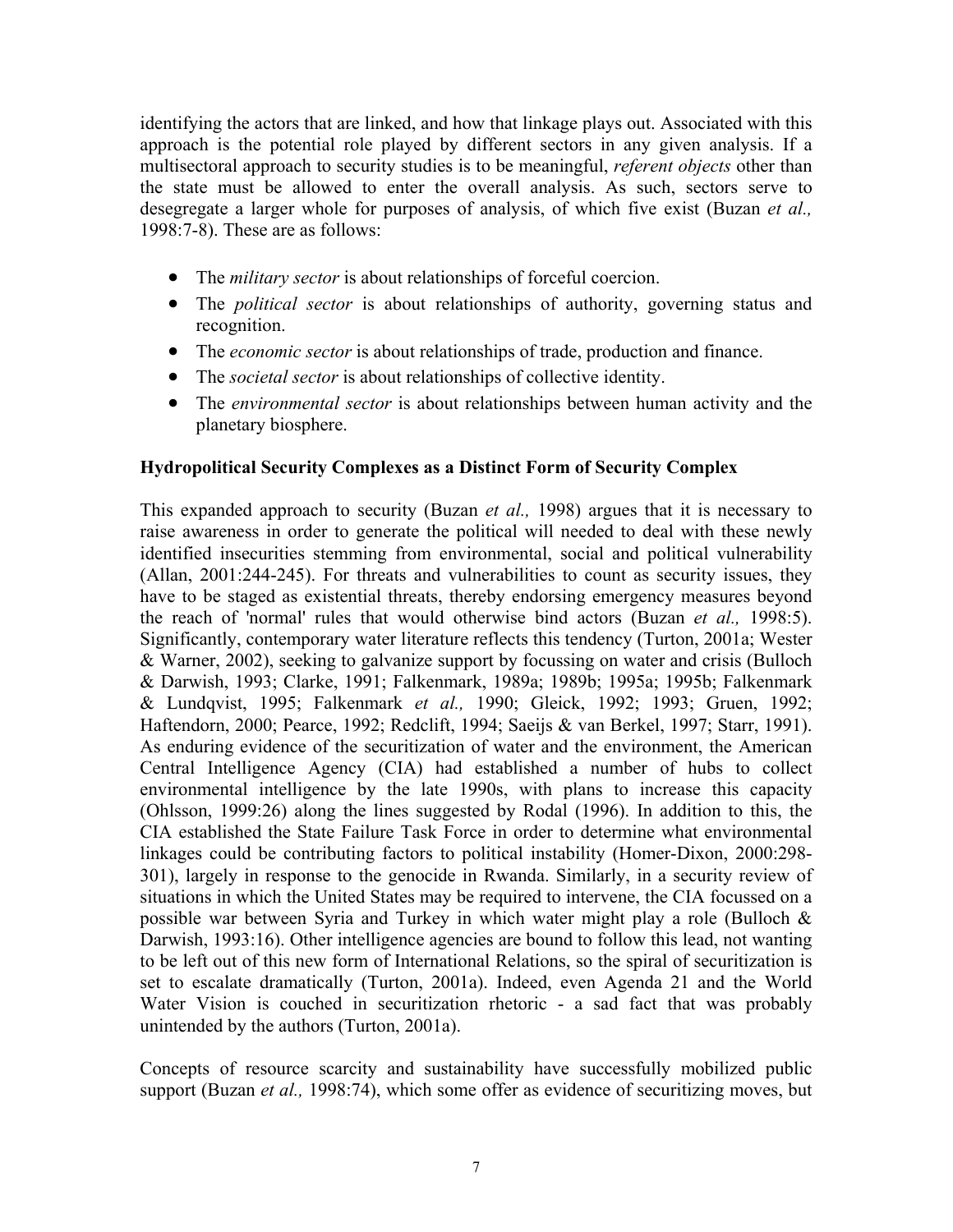not necessary of full securitization. In order to achieve full securitization, an issue must be presented as being urgent and existential, and so important that it should not be exposed to the normal haggling of politics, being dealt with instead by top leaders as a matter of priority (Buzan *et al.,* 1998:29). Turton (2001a) argues that while the existing water management discourse tends to raise the issue as an emergency or crisis, it has failed to become one of the top priorities confronting the governments of developing countries. For example, while water is considered to be extremely important, it has not yet been placed on the SADC agenda at the Ministerial or Head of State level. This is healthy, because full securitization is the result of failure to deal with the issues in the normal political framework (Buzan *et al.,* 1998:29). By creating a sense of urgency, the water scarcity discourse seeks to justify a new set of water reforms, but this is narrow and flawed (Wester & Warner, 2002).

While securitization of water is not necessarily a desirable outcome of water resource management, the concept does help us to understand political linkages between states in shared international river basins. Central to this is the concept of a security complex as noted above. Schultz (1995:97) takes this further by providing us with a definition of a *hydropolitical security complex* being, "those states that are geographically part 'owners' and technical 'users' of rivers and further, as a consequence, consider the rivers [to be] a major national security issue". As such this is a useful scientific tool that has enabled some analysts to develop a deeper understanding of the political dynamics in various international river basins where water scarcity is a salient feature (Allan, 2001: 245-262; Schulz, 1995; Turton, 2001b; 2002; van Wyk, 2000).

In establishing a case for a hydropolitical security complex as a special form of security complex, Schulz (1995:92) starts off by arguing that the shortage of water has made hydropolitics, as a form of ecopolitics, a major issue for a number of Middle Eastern states like Turkey and Iraq. As such, the water issue links the various national security concerns of the respective states in the region (Schulz, 1995:92). Buzan & Rizvi (1986), Buzan (1988), Buzan (1991:105-115) and Buzan *et al*., (1998:12) suggest the use of a "regional security complex" under conditions where states are linked by common security-related issues (Schulz, 1995:92). Allan (2001:242-262) generally supports this notion by identifying a security complex in the Middle East North Africa (MENA) region in which water is one of the key issues. In fact, Allan (2001:246) identifies three separate hydropolitical security complexes in the MENA region - the Nile Basin Complex, the Jordan Basin Complex and the Tigris & Euphrates Basin Complex - with two distinct but linked sub-complexes which he calls the Levant Sub-Complex and the Gulf Sub-Complex. Having noted this, Allan (2001:238) argues that there has been no overt link between water security and state security, largely because of the invisible and politically silent trade in water-rich products such as cereals. Significantly, Allan (2001:238) makes a case for the international trade in water-rich cereals - what he calls 'Virtual Water' - as being one of the invisible but strategically important linkages that drive the hydropolitical dynamics within that complex. In fact, Allan (2001:233) goes so far as to criticize International Relations theorists like Buzan *et al.,* (1998) and Homer-Dixon (1991; 1994) for failing to recognize the conflict-dampening effect of Virtual Water trade as an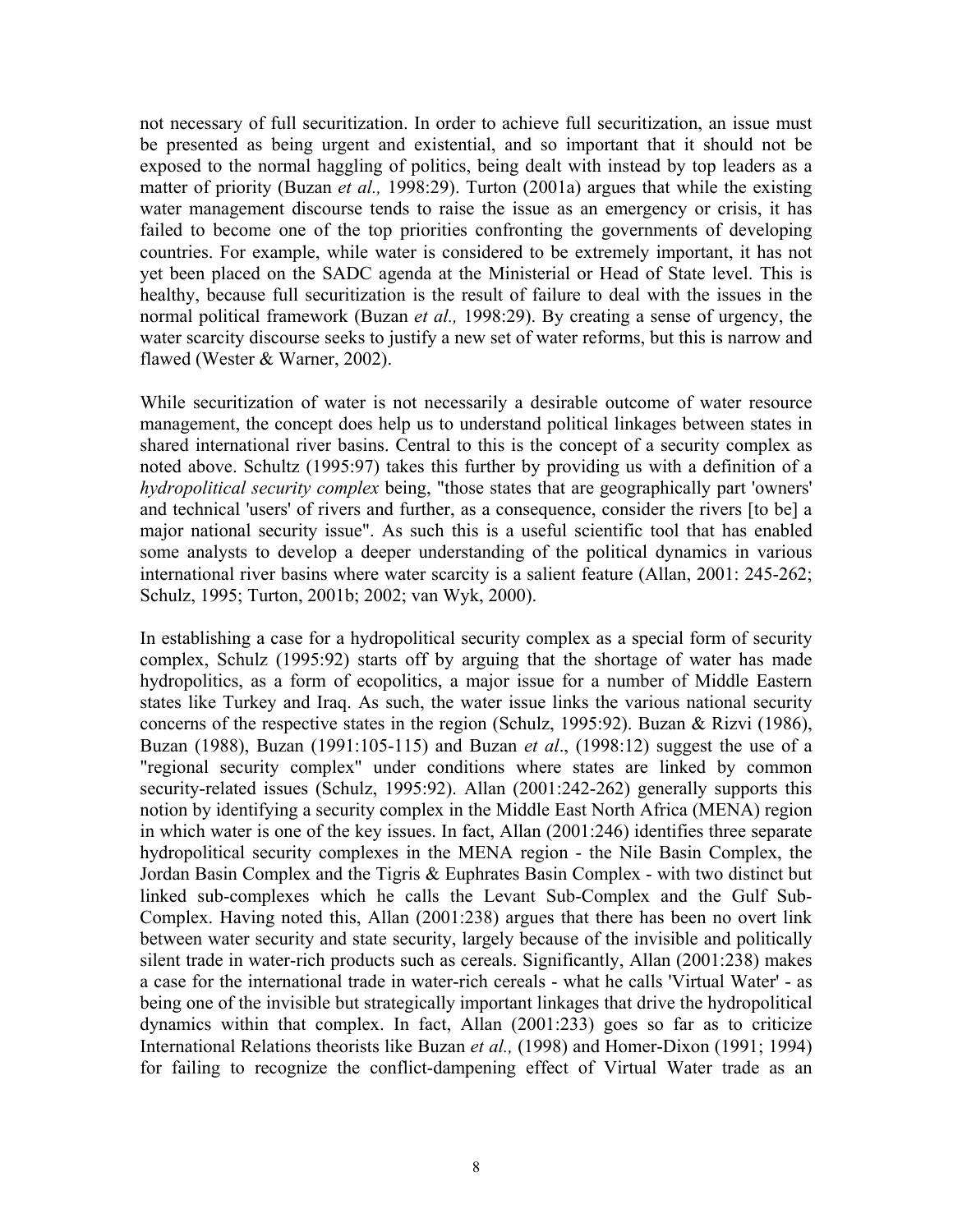element of a security complex. As such, a central component of Allan's (2001) thesis is that this trade is an important external linkage into any hydropolitical security complex.

Building on this, Schulz (1995:93) states that the risk of future water shortages constitutes one of the most strategically important security issues for Turkey, Syria and Iraq. The fact that Turkey has a Ministry of Energy, Iraq has a Minister of Irrigation and Syria a Minister for the Euphrates Dam proves the high priority given to the Tigris-Euphrates River Basin argues Schulz (1995:93), who goes on to say that the traditional definition of national security is thus questioned. The fact that the CIA is also of the opinion that water will have implications for regional security in the Middle East is an additional factor used by Schulz (1995:94) in developing his argument for a hydropolitical security complex. In addition to this, the joint dependency on shared river systems decreases the possibility of implementing national development strategies (Schulz, 1995:121) that fail to consider co-dependency on shared water as a strategic issue. Consequently, the case of the Tigris-Euphrates Hydropolitical Security Complex indicates the importance of including the water dimension to security studies (Schulz, 1995:120) in regions where water scarcity, or a high level of co-dependence on shared river basins, is a salient feature of international relations.

A valuable element of Schulz's (1995) concept of a hydropolitical security complex is the fact that it allows various linkages to be identified. He notes the existence of both horizontal and vertical linkages within the Tigris & Euphrates Hydropolitical Security Complex (Schulz, 1995:97). Examples of horizontal linkages are the Palestinian and Israeli conflict (Schulz, 1995:113) and the ecological dimension of sustainable development within the whole Middle East region (Schulz, 1995:115-117). Examples of vertical linkages are the Kurdish issue that ties the political interaction of Turkey, Syria, Iraq, Iran and the Former Soviet Union (Schulz, 1995:107-110). Another vertical linkage is the fact that various governments constantly try to discredit each other over using water from the Euphrates River on the grounds of Alawi-Baath versus Sunni-Baath political cleavages (Schulz, 1995:110-112). As a result of these various dynamics and linkages, Schulz (1995:102) concurs with Widstrand (1980) that water conflict can be identified under the following five headings:

- Upstream/downstream conflicts between states.
- Conflicts between governments and farmers.
- Conflicts between individual farmers.
- Conflicts between donors.
- Ecological conflicts.

In addition to this, Schulz (1995:102) has identified two more conflict dimensions, which has only been possible by using the conceptual lens of a hydropolitical security complex that has enabled horizontal and vertical linkages to be isolated. These are as follows:

- Conflicts between the state and ethno-religious groups.
- Conflicts within and between various ethno-religious groups.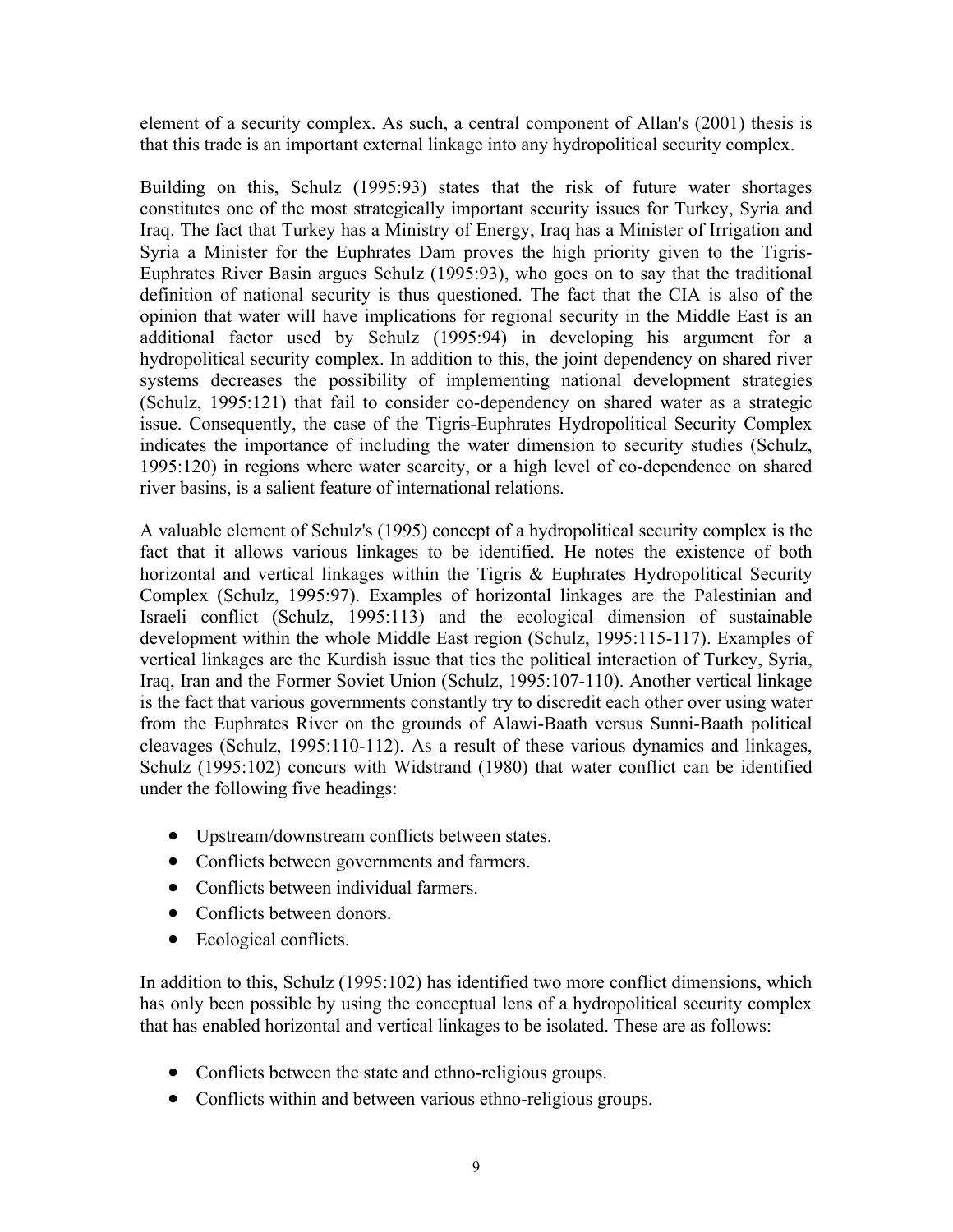### **The Orange River Basin as a Component of a Hydropolitical Security Complex**

Having noted that the concept of a Hydropolitical Security Complex is useful in analyzing International Relations dynamics in regions where water scarcity is a salient feature, we can now turn our attention to Southern Africa. The rationale for doing this is as follows:

- Four of the most economically active countries in the SADC region South Africa, Zimbabwe, Botswana and Namibia - are also the most water-stressed states in Southern Africa (Falkenmark, 1989b:113). In fact in these four states, most of the available water has generally been allocated to economic activities of some sort or another, and many of the river basins are approaching closure<sup>i</sup>[.](#page-25-0)
- These four states are all linked via two major international river basins. The Orange River Basin is shared by Namibia, Botswana, South Africa and Lesotho; and the Limpopo River Basin is shared by Mozambique, Zimbabwe, South Africa and Botswana.
- In addition to this, two other shared river basins are strategically important to South Africa. Both the Incomati River Basin and Maputo River Basin are shared by South Africa, Swaziland and Mozambique, with the water being strategically important for the upstream riparian state - South Africa - but also to other cobasin states.
- Overlay is a central issue, with the SADC region having been both a focal point for colonialism, and subsequently a localized theatre in which the Cold War was played out. In addition to these two major forms of overlay, apartheid played a significant role. For example, Buzan (1991:217) predicted that the collapse of apartheid would change the dynamics of the Southern African security complex significantly. It can thus be argued that three levels of overlay (colonialism, the Cold War and apartheid) have effectively suppressed the emergence of regional political dynamics, and with the removal of these, a new set of security dynamics are emerging in SADC.

Some research has already been done on the Orange River Basin (Turton, 2000a; 2002) which suggests that the concept of a Hydropolitical Security Complex is a useful analytical tool. While the South African Minister of Water Affairs and Forestry, Mr. Ronnie Kasrils, is on record as saying that water is not a major security issue (Turton, 2000b:44), the context in which this was framed was viewing hydraulic installations as targets of aggression. This type of rhetoric is also common in water-stressed countries where politicians seek to downplay water insecurity and the resultant vulnerabilities that occur (Allan, 2001:238). As such, the use of security complex theory allows this analytical distinction to be drawn between political rhetoric and strategic reality. The strategic importance of a secure water supply as a fundamental component of economic stability within a river basin that is reaching closure, and in a region that is rapidly reaching a condition of water deficit, is self-evident.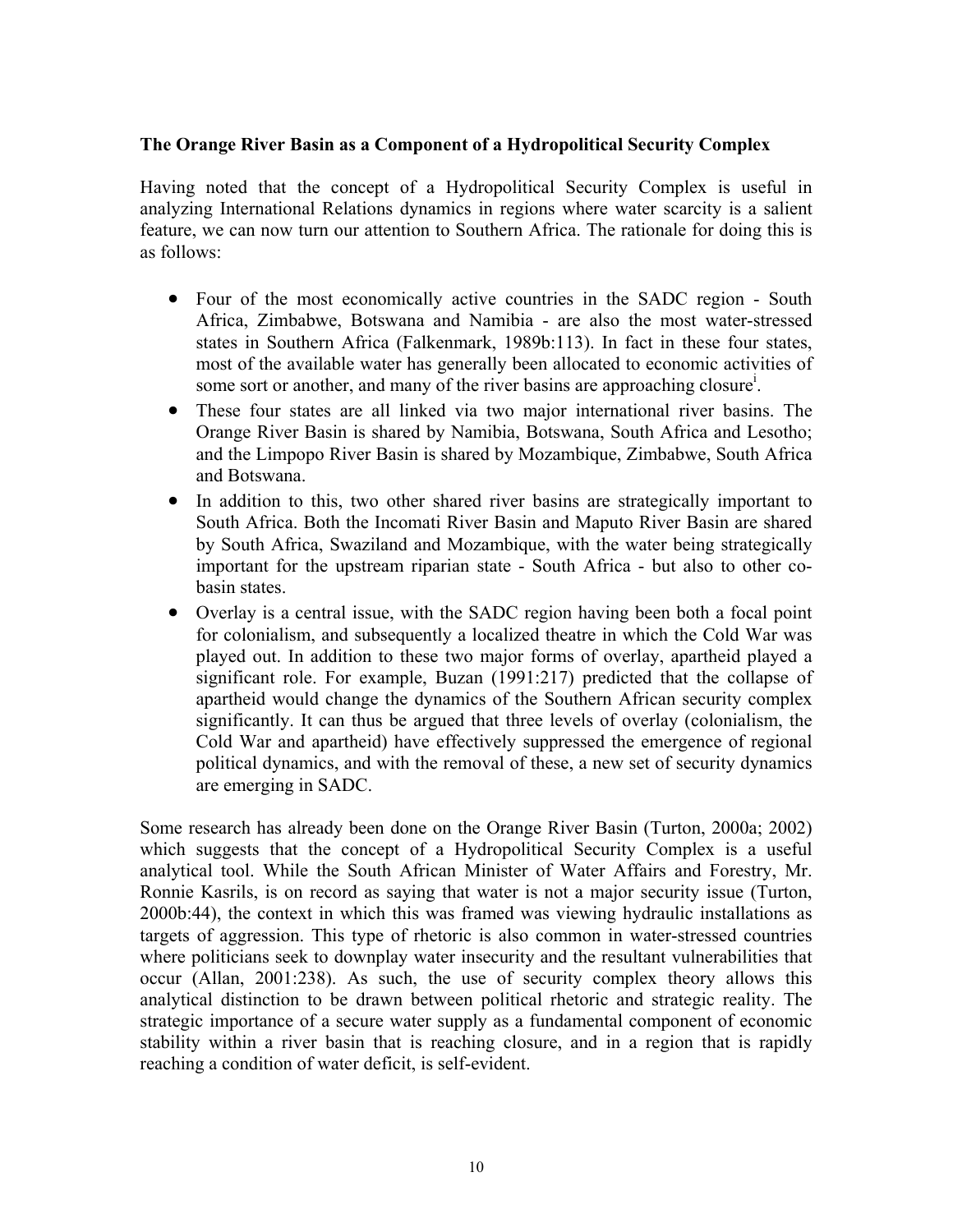

**Map 1. Transboundary Watercourse Systems Shared by South Africa (Basson, 1999:3).**

Approximately 60% of the geographic area of South Africa is covered by four international river basins - Orange, Limpopo, Incomati and Maputo - which also represent the most developed transboundary watercourses in the entire SADC region (Basson, 1999). The physical location of these four river basins is shown in Map 1. Within the geographical confines of these four river basins, around 32% of the total South African Mean Annual Runoff (MAR) occurs (Basson, 1999:3). This supports the generation of approximately 70% of the South African Gross National Product (GNP) (Basson, 1999:3). In addition to this, a staggering 90% of the electricity supply in South Africa is generated (which in turn is about half of the electricity generated on the entire African continent), and almost all of the mining activity on which the overall economy is based occurs in these shared river basins (Basson, 1999:3). These four basins are also in close physical proximity to one another, all sharing a common watershed that runs through the Gauteng area where the vast majority of the economic activity is physically located (Turton, 2002).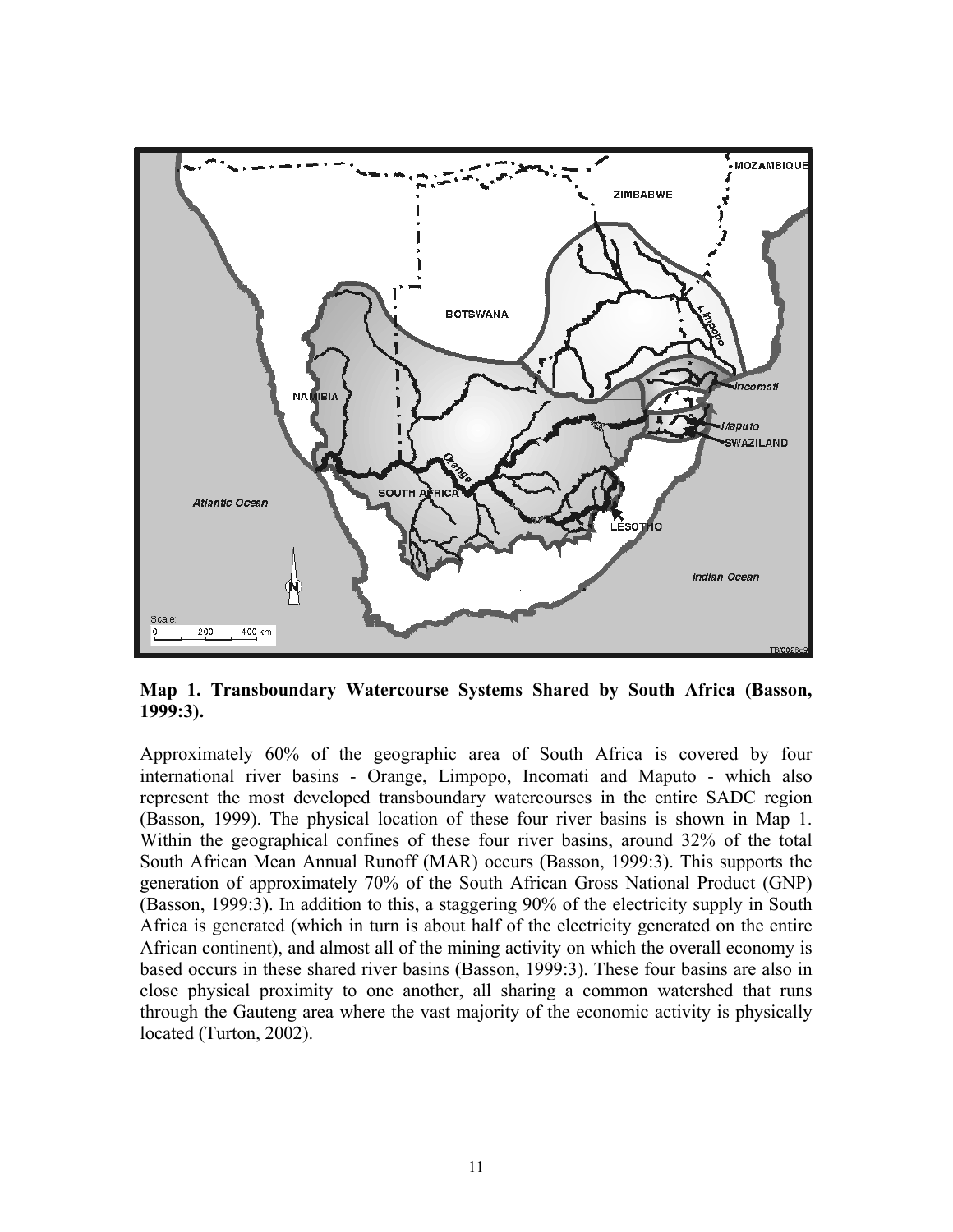| Table 1: Comparative Statistics of South Africa's International River Basins                |                          |                        |                     |                       |  |  |  |  |  |
|---------------------------------------------------------------------------------------------|--------------------------|------------------------|---------------------|-----------------------|--|--|--|--|--|
| (Adapted from Basson, 1999)                                                                 |                          |                        |                     |                       |  |  |  |  |  |
|                                                                                             | Orange                   | Limpopo                | Incomati            | <b>Maputo</b>         |  |  |  |  |  |
| Total Basin Area                                                                            | $964,000 \text{ km}^2$   | $183,000 \text{ km}^2$ | 50,000 $km^2$       | $35,000 \text{ km}^2$ |  |  |  |  |  |
| Average Mean Annual                                                                         | $11,200$ Mm <sup>3</sup> | 5,750 $\text{Mm}^3$    | 3,600 $\text{Mm}^3$ | 3,900 Mm <sup>3</sup> |  |  |  |  |  |
| Runoff for the whole basin                                                                  |                          |                        |                     |                       |  |  |  |  |  |
| Basin Area for South Africa                                                                 | 62% (59%)                | 45% (44%)              | 62% (61%)           | 56%                   |  |  |  |  |  |
| Mean Annual Runoff                                                                          | 55% (56%)                | $81\% (66\%)$          | $81\% (64\%)$       | 56%                   |  |  |  |  |  |
| contribution by South Africa                                                                | Uncontested              | Contested              | Contested           |                       |  |  |  |  |  |
| Basin Area for Botswana                                                                     | $9\%$ $(11\%)$           | 20% (21%)              | Nil                 | Nil                   |  |  |  |  |  |
| Mean Annual Runoff                                                                          | $0\%$ (0%)               | $3\%$ (6%)             | <b>Nil</b>          | <b>Nil</b>            |  |  |  |  |  |
| contribution by Botswana                                                                    | Uncontested              | Contested              |                     |                       |  |  |  |  |  |
| Basin Area for Zimbabwe                                                                     | Nil                      | $15\% (15\%)$          | Nil                 | <b>Nil</b>            |  |  |  |  |  |
| Mean Annual Runoff                                                                          | Nil                      |                        | Nil                 | Nil                   |  |  |  |  |  |
| contribution by Zimbabwe                                                                    |                          | Contested              |                     |                       |  |  |  |  |  |
| Basin Area for Mozambique                                                                   | Nil                      | 20% (19%)              | 33% (33%)           | 10%                   |  |  |  |  |  |
| Mozambique contribution to                                                                  | <b>Nil</b>               | 9% (12%)               | $6\%$ $(16\%)$      | 6%                    |  |  |  |  |  |
| Mean Annual Runoff                                                                          |                          | Contested              | Contested           |                       |  |  |  |  |  |
| Basin Area for Swaziland                                                                    | Nil                      | Nil                    | $5\%$<br>(6%)       | 34%                   |  |  |  |  |  |
| Swaziland contribution to                                                                   | Nil                      | Nil                    | 13% (20%)           | 38%                   |  |  |  |  |  |
| Mean Annual Runoff                                                                          |                          |                        | Contested           |                       |  |  |  |  |  |
| Basin Area for Lesotho                                                                      | $4\%$<br>(3%)            | Nil                    | Nil                 | <b>Nil</b>            |  |  |  |  |  |
| Lesotho contribution to Mean                                                                | $41\% (40\%)$            | <b>Nil</b>             | Nil                 | Nil                   |  |  |  |  |  |
| <b>Annual Runoff</b>                                                                        | Uncontested              |                        |                     |                       |  |  |  |  |  |
| Basin Area for Namibia                                                                      | 25% (27%)                | <b>Nil</b>             | Nil                 | <b>Nil</b>            |  |  |  |  |  |
| Namibia contribution to                                                                     | $4\%$ $(4\%)$            | Nil                    | Nil                 | Nil                   |  |  |  |  |  |
| Mean Annual Runoff                                                                          | Uncontested              |                        |                     |                       |  |  |  |  |  |
| Note: Data shown in paranthesis is taken from Savenije & van der $7a$ ag $(1008.30)$ and is |                          |                        |                     |                       |  |  |  |  |  |

**Note**: Data shown in parenthesis is taken from Savenije & van der Zaag (1998:30) and is used to illustrate the contestable nature of data in some hydropolitical settings. Significantly, the Orange River Basin data is relatively uncontested unlike the Limpopo and Incomati Basins.

Comparative statistics for the four international river basins in South Africa are shown in Table 1. From this it becomes evident that the most important river basin is the Orange, simply by virtue of its relatively larger volume of water (reflected as MAR) and surface area. The Mean Annual Precipitation (MAP) in the Orange River Basin is around 400 mm/a, which is arid by world standards. This is unevenly distributed however, with the upper basin areas in the Lesotho highlands having a MAP of around 2,000 mm/a (with a potential evaporative loss of 1,200 mm/a), in comparison to the MAP at the river estuary of around 50 mm/a (with an evaporative loss being a staggering 3,500 mm/a) (Conley & van Niekerk, 1998:143). The temperature range across the full length of the river is 60ºC  $(-10^{\circ}$ C at the source and  $+50^{\circ}$ C at the estuary), with habitat types varying from alpine grass in the highlands to desert dunes at the estuary, with the majority of the area being covered by Karoo scrubland (Basson *et al.,* 1997:40). For long reaches of the river, it can therefore be regarded as a linear oasis in the desert (Ashton, 2000:88). This is particularly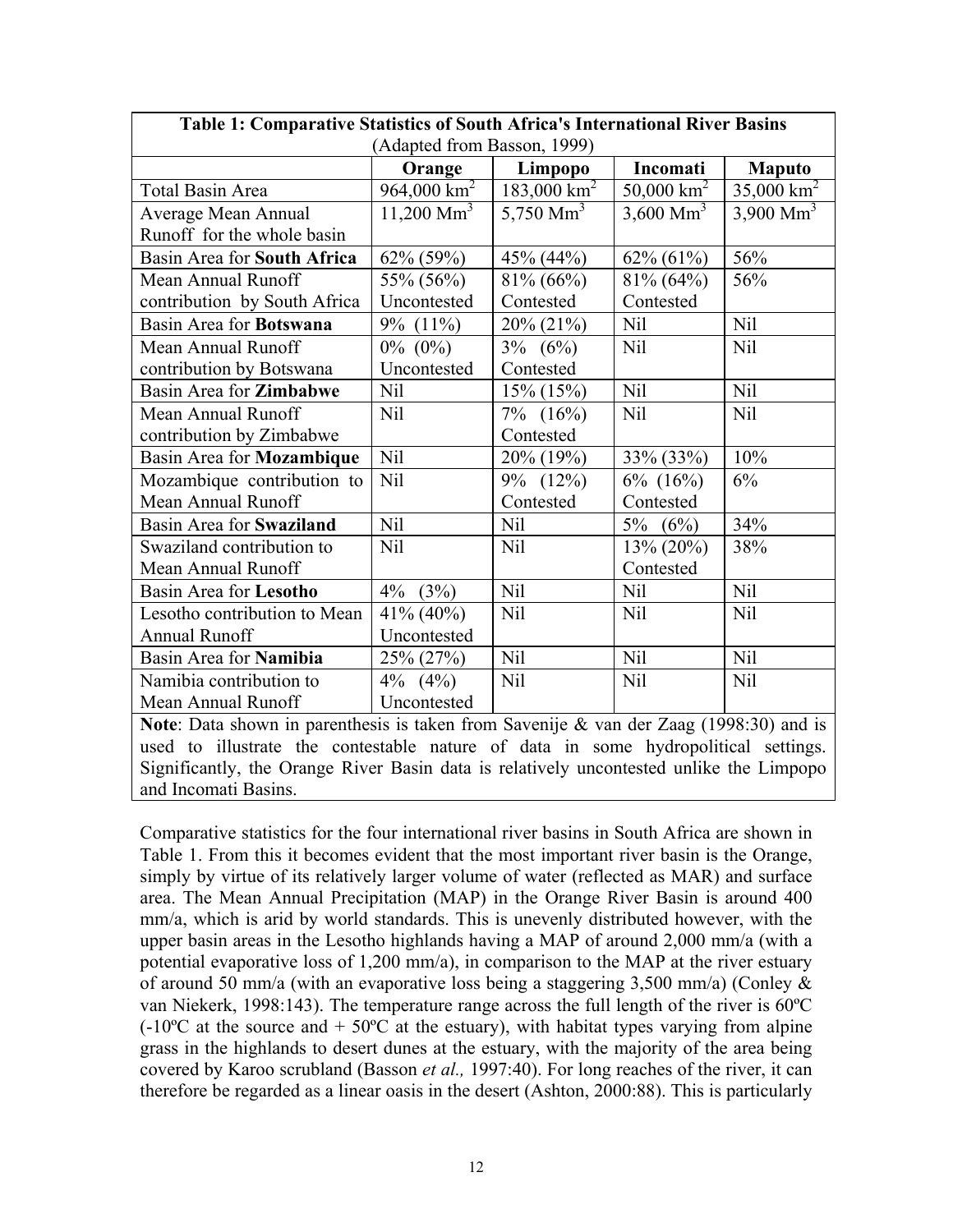true for the last 600-km where it is shared as a common border with Namibia. Just before reaching this point, the basin is linked to Botswana via endoreic rivers such as the Molopo that drain into the general direction of the main watercourse (Basson, 1999:2), but which ceases as surface flow before reaching the Orange River (Basson *et al*., 1997:41). There are 24 large dams in the Orange Basin (Pallet, 1997:60). Of these, the Gariep (formerly H.F. Verwoerd Dam with the largest storage capacity in South Africa), when combined with the Vanderkloof Dam, are used to regulate irrigation flow, divert water to the drought-prone Eastern Cape and generate hydroelectric power. The Katse Dam is the highest in Africa, which combined with the Mohale Dam form the key components of the Lesotho Highlands Water Project (LHWP). The Welbedacht Dam on the Caledon River supplies water to the city of Bloemfontein, while the Hardup and Naute Dams provide water to various consumers in Namibia (Basson *et al*., 1997:42). Groundwater is extensively used for stock watering and domestic supply in rural areas, but is generally low yielding as a result of the limited recharge rates in the arid portions of the basin. Groundwater mining occurs in many instances so sustainability is a key management issue.

|                                       |                      | Table 2: Various Transfers of Water Involving International River Basins in South |                                    |             |  |  |  |  |
|---------------------------------------|----------------------|-----------------------------------------------------------------------------------|------------------------------------|-------------|--|--|--|--|
|                                       |                      | Africa                                                                            |                                    |             |  |  |  |  |
| (Adapted from Basson et al., 1997:54) |                      |                                                                                   |                                    |             |  |  |  |  |
| Name of                               | <b>Source</b>        | Recipient                                                                         | Average                            | <b>Use</b>  |  |  |  |  |
| <b>Transfer</b>                       | <b>International</b> | <b>International</b>                                                              | <b>Transfer</b>                    |             |  |  |  |  |
| <b>Scheme</b>                         | <b>Basin</b>         | <b>Basin</b>                                                                      | $(10^6 \text{m}^3/\text{yr}^{-1})$ |             |  |  |  |  |
| Vaal-                                 | Orange               | Limpopo                                                                           | 615                                | Industrial, |  |  |  |  |
| Crocodile                             |                      |                                                                                   |                                    | Domestic    |  |  |  |  |
| Vaal - Olifants                       | Orange               | Limpopo                                                                           | 150                                | Industrial  |  |  |  |  |
|                                       |                      |                                                                                   |                                    | (ESCOM)     |  |  |  |  |
| Olifants - Sand                       | Limpopo              | Limpopo                                                                           | 30                                 | Pietersburg |  |  |  |  |
| Crocodile -                           | Limpopo              | Limpopo                                                                           | 6                                  | Gaborone    |  |  |  |  |
| Limpopo                               |                      |                                                                                   |                                    |             |  |  |  |  |
| Komati -                              | Incomati             | Limpopo                                                                           | 111                                | Industrial  |  |  |  |  |
| Olifants                              |                      |                                                                                   |                                    | (ESCOM)     |  |  |  |  |
| Usuthu -                              | Maputo               | Limpopo                                                                           | 81                                 | Industrial  |  |  |  |  |
| Olifants                              |                      |                                                                                   |                                    | (ESCOM)     |  |  |  |  |
| Assegaai - Vaal                       | Maputo               | Orange                                                                            | 81                                 | Industrial. |  |  |  |  |
|                                       |                      |                                                                                   |                                    | Domestic    |  |  |  |  |
| Buffalo - Vaal                        | Thukela              | Orange                                                                            | 50                                 | Industrial, |  |  |  |  |
|                                       |                      |                                                                                   |                                    | Domestic    |  |  |  |  |
| Thukela - Vaal                        | Non                  | Orange                                                                            | 630                                | Industrial, |  |  |  |  |
|                                       | International        |                                                                                   |                                    | Domestic    |  |  |  |  |
|                                       | Basin                |                                                                                   |                                    |             |  |  |  |  |
| Orange -                              | Orange               | Non                                                                               | 10                                 | Industrial, |  |  |  |  |
| <b>Buffels</b>                        |                      | International                                                                     |                                    | Domestic    |  |  |  |  |
|                                       |                      | <b>Basin</b>                                                                      |                                    |             |  |  |  |  |
| Orange - Lower                        | Orange               | Orange                                                                            | 52                                 | Irrigation, |  |  |  |  |
| Vaal                                  |                      |                                                                                   |                                    | Domestic    |  |  |  |  |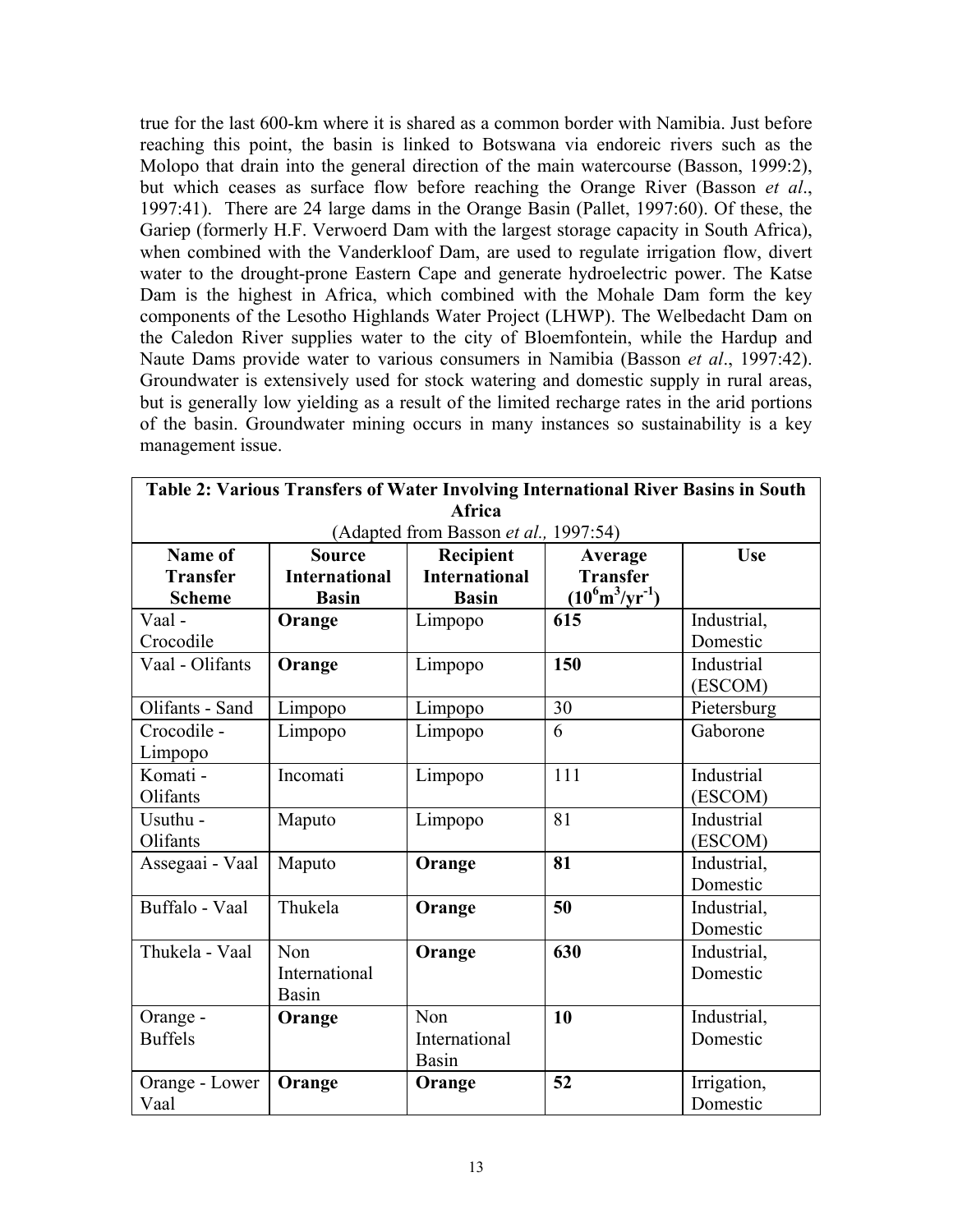| Orange - Riet                                                           | Orange            | Orange        | 189                 | Irrigation  |  |  |  |
|-------------------------------------------------------------------------|-------------------|---------------|---------------------|-------------|--|--|--|
| Orange - Fish                                                           | Orange            | Non           | 643                 | Irrigation, |  |  |  |
|                                                                         |                   | International |                     | Domestic,   |  |  |  |
|                                                                         |                   | <b>Basin</b>  |                     | Industrial  |  |  |  |
| Fish - Sundays                                                          | <b>Orange</b> via | Non           | 200                 | Irrigation, |  |  |  |
|                                                                         | Fish              | International |                     | Domestic    |  |  |  |
|                                                                         |                   | <b>Basin</b>  |                     |             |  |  |  |
| Caledon -                                                               | Orange            | Orange        | 40                  | Industrial, |  |  |  |
| Modder                                                                  |                   |               |                     | Domestic    |  |  |  |
| LHWP $(1A)$                                                             | Orange            | Orange        | 574                 | Industrial, |  |  |  |
|                                                                         |                   |               |                     | Domestic    |  |  |  |
| LHWP(1B)                                                                | Orange            | Orange        | 297<br>(by)<br>year | Industrial, |  |  |  |
|                                                                         |                   |               | 2003                | Domestic    |  |  |  |
| Note: All transfers involving the Orange River Basin are shown in bold. |                   |               |                     |             |  |  |  |

The Orange River carries approximately 20% of the total river flow in South Africa, with the Vaal being the most important tributary (Basson *et al.,* 1997:40). The Vaal River is regarded as being a river basin in its own right and provides Gauteng with all of its water. Gauteng, on the other hand, houses approximately 40% of the South African population, creates around 50% of the country's wealth and generates around 85% of the electricity in the country (Conley & van Niekerk, 1998:146). The Vaal River now has links to 8 other basins in a complex web of Inter Basin Transfers (IBTs) that range from the Limpopo in the North to the Sundays in the South, and can be regarded as the most strategically important river in South Africa (Turton, 2000a; 2002). Table 2 lists some of the largest IBTs showing the volume of water that is involved in each case. Attention is drawn to the linkage between the Orange and Limpopo Basin, and the central role that the Orange River plays in these complex IBTs, all of which are considered to be of strategic importance to South Africa (Turton, 2000a: 2002).



**Figure 2. Graph showing the proportion of the Gross Geographic Product (GGP) that is supported by the Inter Basin Transfer (IBT) of water for each South African Province (Basson** *et al***., 1997:55).**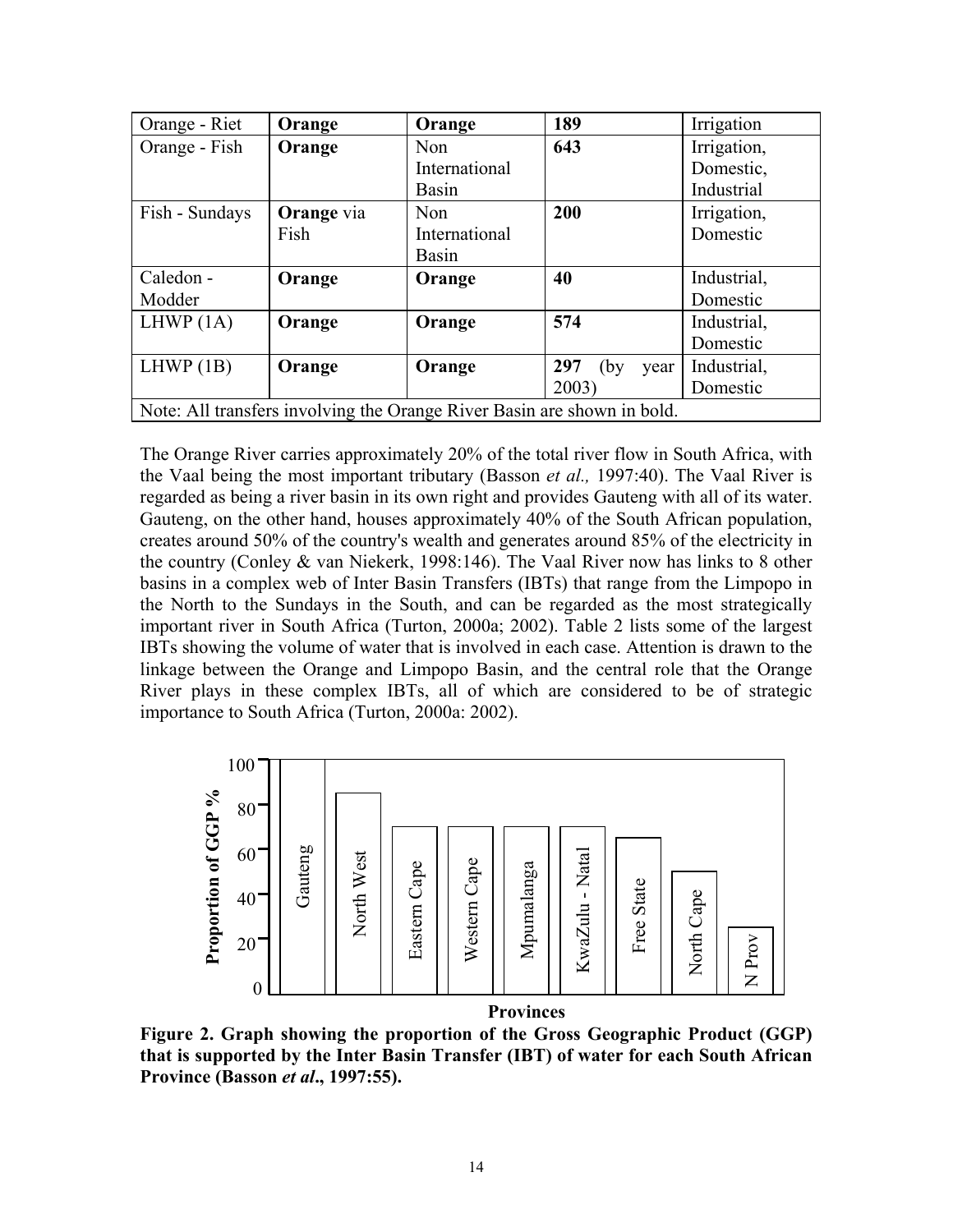The significance of this is illustrated in Figure 2, which shows the proportion of Gross Geographic Product (GGP) that is supported by IBTs in each of the nine South African provinces.

From an analysis of the Orange River Basin (Turton, 2000a; 2002), four distinct hydropolitical drivers can be isolated, which act as fundamental components of the dynamic process. For greater clarity, each will be dealt with separately.

## National Interest

It is evident that the major development in the basin has been driven by national interest, the majority of which occurred during a period of apartheid-related policies in both South Africa and Namibia, which in turn had consequences for the other riparian states. In fact, a unique aspect of the Orange Basin is that three of the driest counties in SADC are riparian states in one form or another. Arguably the most important manifestation of this national interest is the South African Hydraulic Mission that has two fundamental components.

- The first of these is manifest in the development of major irrigation infrastructure, much of which is located in the arid reaches of the middle and lower basin where evaporative demands are extremely high and sustainability is therefore a key issue.
- $\bullet$ The second of these manifests as a series of complex IBTs, largely as the result of thermal power generation in the Mpumalanga and Northern Province region adjacent to Gauteng where significant deposits of low grade coal occur.

This has resulted in the linking of almost every river basin in South Africa, including the four international basins (refer to Table 2), with one another as part of a complex strategic plan designed to safeguard the energy needs of South Africa in a system that is flexible enough to guarantee assurance of supply in times of localized drought (Pallet, 1997:61). This is being exacerbated by the National Water Act (36/98) that regards water as a national asset to be moved around the country as needed and in the national (public) interest. A high level of dependence on IBTs for economic security has resulted (Figure 2) from this practice. The heavy reliance by the South African economy on IBTs clashes with other legal systems (Basson, 1999:18) that may regard a river basin as being a coherent whole with the water therein belonging to the riparians of that specific river. IBTs therefore complicate the issue of equitable and beneficial use of water in an international river basin (Pallet, 1997:78). This also introduces the aspect of water as an object of a security complex for developing countries in semi-arid areas in which shared river basins are closed (Turton, 2000a; 2002).

The issue of national interest is not unique to South Africa however. Lesotho is an impoverished country with limited natural resources, a large and growing population, and a mountainous terrain that presents complex problems for development. The LHWP can therefore be seen as a viable way for Lesotho to add value to the water that would otherwise flow onto South African soil, and by so doing, generate a viable source of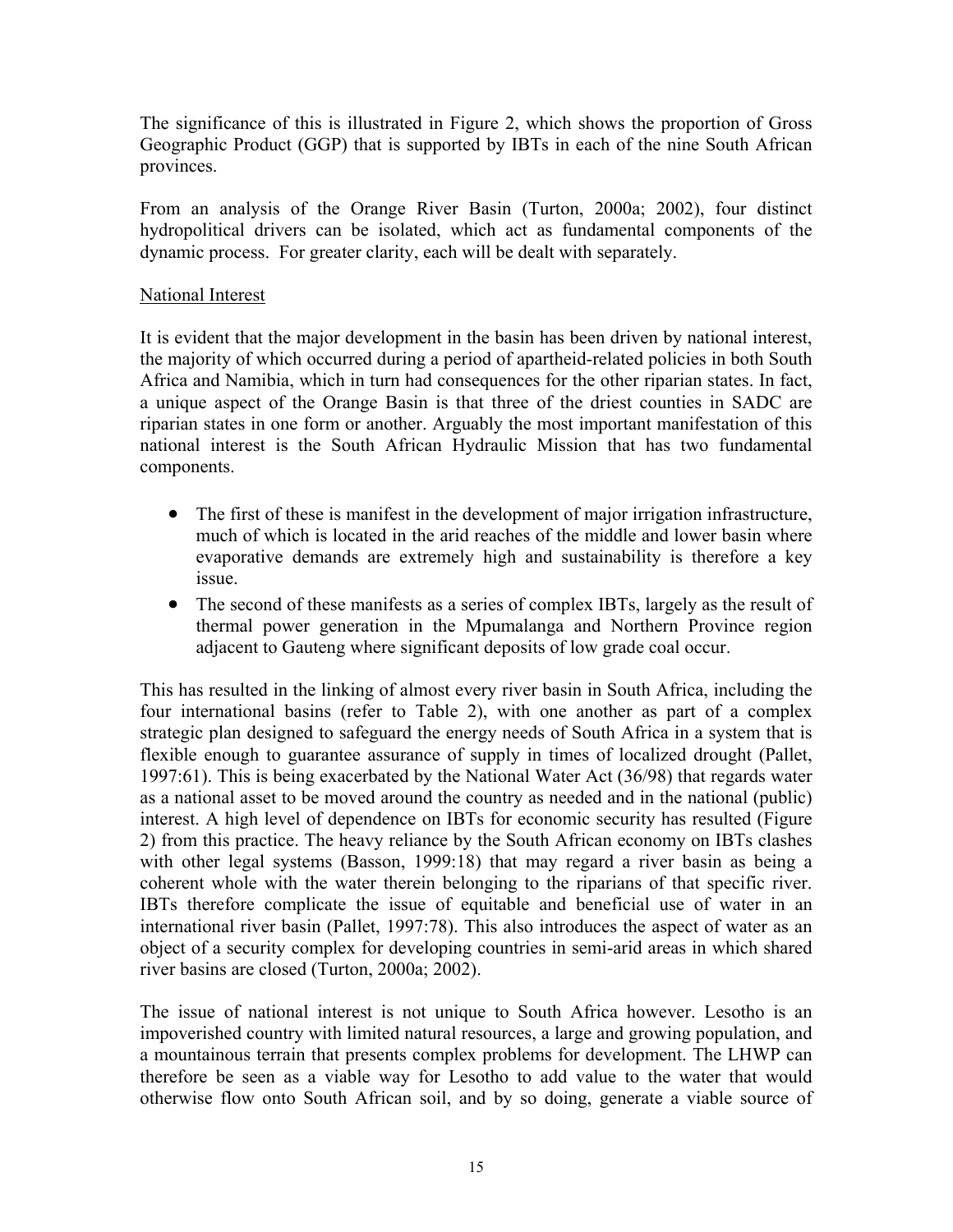revenue for itself while providing water to Gauteng by gravity. Lesotho also has plans to irrigate some land, but this is limited in scale and is unlikely to have a major long-term impact. The lack of sanitation facilities in Lesotho is regarded as being a greater problem (Basson, 1999:17).

Namibian national interest is only now starting to become manifest because of its recent independence. This is based on securing rights to the lower Orange, which in turn is linked to the establishment of the international border in the middle of the river (Meissner, 2001) - a process that has been initiated but not yet finalized - due to technicalities relating to compensation for grazing rights, diamond concessions and other issues (Ashton, 2000:86-89). South Africa is resisting this however, as the November announcement on the status of the South African / Namibian border attests to (Kashweka, 2000; PANA, 2000; SAPA, 2000). Good diplomatic skills are ensuring that Namibian strategic interests are still being taken care of, with the newly established Orange/Senqu River Basin Commission (ORACOM) being one example of how this is being executed. The border issue is therefore not closed, despite South Africa's opinion that it is, but it is also not impacting on the functioning of ORACOM. Development in the Fish River subbasin is based on irrigation and municipal use, but this is modest in terms of the overall development in the South African portion of the Orange Basin (Conley & van Niekerk, 1998:146).

Botswana offers an interesting insight into this national interest issue. In the case of the Orange Basin, Botswana is a legal riparian even though it contributes no streamflow and derives no direct benefit from that river system (see Table 1). In this case Botswana national interest is manifest in the diplomatic bargaining position that it would be able to adopt, which if cleverly managed, can see coalition formation with various riparian states in return for concessions in other areas of strategic interest to Botswana. One example could be Botswana and Namibia cooperating in ORACOM in return for a concession on the Okavango River, which is currently the source of tension between the two countries (Ashton, 2000:80-82; 2001:8-9; Nicol *et al.,* 2001:35-37). In addition to this, there is tension between Botswana and Namibia over the Kasikili/Sedudu Island in the Eastern Caprivi strip (Ashton, 2000:82-86) which needs to be managed. Another example could be Botswana supporting South Africa within ORACOM in return for a concession in the Limpopo Basin, or in return for South African diplomatic support in the Okavango case. Alternatively, Botswana could provide a strategic long-term access route for Zambezi water to be transferred to South Africa - an idea that has been investigated in the past (MacDonald *et al.,* 1990:2-20; Davies *et al.,* 1993:143), but that is now no longer under serious consideration. On balance therefore, Botswana is clearly not as weak and powerless as it first appears when one examines the hydrological data presented in Table 1 within the context of a security complex. In fact, Botswana can be regarded as being an important balancer of power in the overall *rapport de forces* (to use Lowi's (1990) terminology) situation in both the Orange and Limpopo River Basins.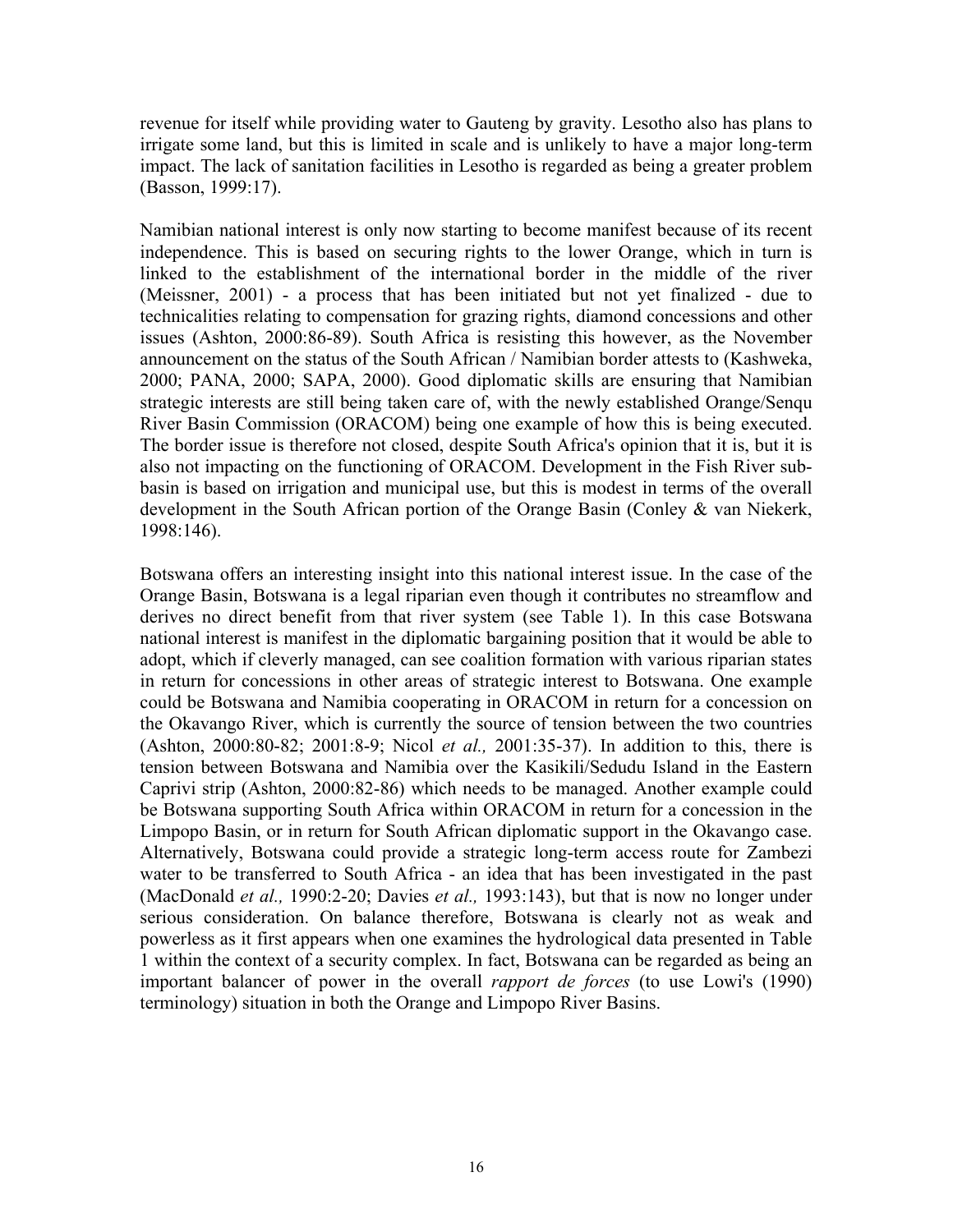## Ecological Issues

The National Water Act (36/98) regards water as a national asset to be moved around South Africa at will in order to satisfy competing needs. The same legislation also regards the environment as a legitimate user of its own water and protects this by right as part of the so-called 'reserve', which has to be met before any other allocations can be made. The significance of this issue is threefold (Turton, 2002):

- It implies that within the shared river basins in South Africa alone, an additional 8% of the MAR will be needed to maintain ecosystem health (Basson, 1999:4). This in turn means that this volume of water will not be available for other competing uses.
- Water quality in the lower basin now becomes important, especially in light of the recently declared Ramsar site at the estuary. In order to manage this Ramsar site, an Orange River Mouth Interim Management Committee has been established, linking together government and private sector interests in both South Africa and Namibia (Conley & van Niekerk, 1998:151). The extent of each country zone and management responsibility is dependent on the final outcome of the border demarcation, again bringing this issue into perspective. A ramification of this is that water will have to be left in the Orange River by South Africa in order to meet the Estuary Flow Requirement (EFR) as part of the legal concept of the 'reserve'.
- It raises the thorny issue of the beneficial use of scarce water versus environmental conservation (Basson, 1999:11).

Ecological issues can therefore have a beneficial effect in terms of inducing improved river basin cooperation if correctly managed. They also act as a horizontal linkage between water-scarce states in arid regions facing basin closure, as well as a vertical linkage between the respective hydropolitical security complex and the international system.

## SADC Protocol on Shared Watercourse Systems

The SADC Protocol, which was amended in March 2000 to become the "Revised Protocol on Shared Watercourses in the Southern African Development Community Region" (Mokuoane, 2000; Ramoeli, 2002), envisages the establishment of River Basin Organizations (RBOs) that will overlap with existing technical and standing commissions. This will imply the need to amend the statutes of some structures, or the dissolution of existing bilateral agreements (Basson, 1999:18). It is not yet clear how this will be done and the Protocol itself sheds little light on the subject, leaving it to Member States to drive the process as needed. This gives rise to scientific speculation as to the future of the existing bilateral agreements in the Orange River Basin. This in turn raises a fundamental political issue - how to create an RBO such as ORACOM without surrendering too much sovereign control over a strategic natural resource? Clearly international cooperation has not yet reached a stage where technical-operational, legalinstitutional and political processes are in balance (Conley & van Niekerk, 1998:155). Most advances have been made in technical-operational matters, but other cooperation is starting to grow. Cooperation around the Orange River Replanning Study (ORRS) is an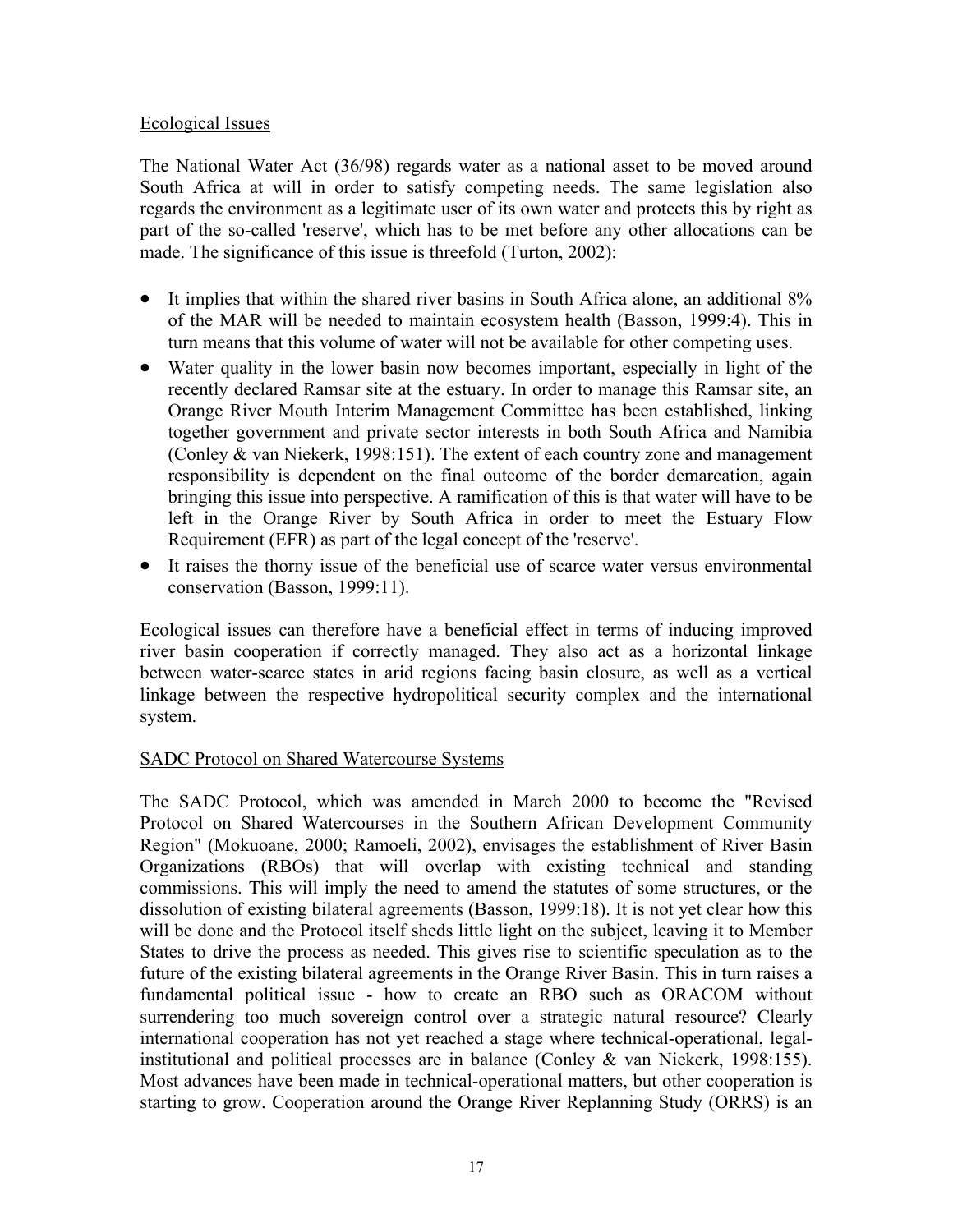example of what can be accomplished, and hopefully the political climate within SADC will ultimately allow the entire structure to be brought into some form of sustainable equilibrium. An area where this can be managed fruitfully is in the generation of uncontested data. Table 1 shows that there is considerable area for cooperation in this endeavor, and third party organizations such as the World Bank, the United Nations and its various structures, donor agencies, academic institutions and other role-players can play an important role in this regard. The Swedish Development Financing 2000 Project (Nicol *et al.,* 2001) can thus become particularly relevant as a third-party role-player. Recent work in the contested Incomati River Basin has shown the value of third party involvement (Turton & Quinn, 2000).

Efforts will have to be made in the balancing of incompatible development goals, in which the Helsinki Rules will be tested, particularly regarding the notion of "equitable use" and the establishment of more formalized water sharing agreements between riparian states. Given the existing economic, infrastructural and other developmental inequality that is evident in the various riparian states, water can become a lead sector in establishing a common foundation on which future SADC integration can be based. An example of this is the benefit that has been derived from royalty generation in Lesotho. A component of this can also be the trade in Virtual Water within SADC in general (and in the Orange Basin in particular), in an effort to reduce inequity while managing basinlevel water deficits through the trade in water-rich products at the strategic level.

### Good Neighborliness

The cessation of political hostilities after the demise of the Cold War and the collapse of apartheid has resulted in the outbreak of negative peace<sup> $\ddot{u}$ </sup> in the SADC region. An element of this is the good neighborliness policy that is now enshrined in the National Water Act (36/98) in South Africa, in terms of which, "allocations agreed for downstream countries should be respected" (Conley & van Niekerk, 1998:150). This in turn raises the issue of how to define "equitable sharing" in terms of allocation, tradeoff's and the existence of a large number of IBTs in South Africa (Basson, 1999:20). The indisputable fact is that South Africa has most control over the Orange River and Namibia is the hardest hit. This also raises the question regarding the wisdom of continuing with large irrigation projects in the middle and lower basin, some of which are producing low value crops that can easily be purchased on the global market as part of a possible Virtual Water trade policy within SADC, and all of which are generally experiencing large losses as the result of delivery inefficiencies. There is clearly room for improvement here, and water can be made available to Namibia as a result. Recent indications that population growth in the Gauteng area may be lower than current projections is also encouraging, but it is not yet known if this growth is being offset elsewhere in South Africa (Basson *et al*., 1997:47). A natural mitigating factor against future LHWP development is the fact that additional transfers of water impact negatively on the hydropower generation capacity at the Gariep and Vanderkloof Dams (Basson, 1999:17).

We are therefore confronted by the coincidence of two key issues that are likely to result in increased cooperation with Namibia.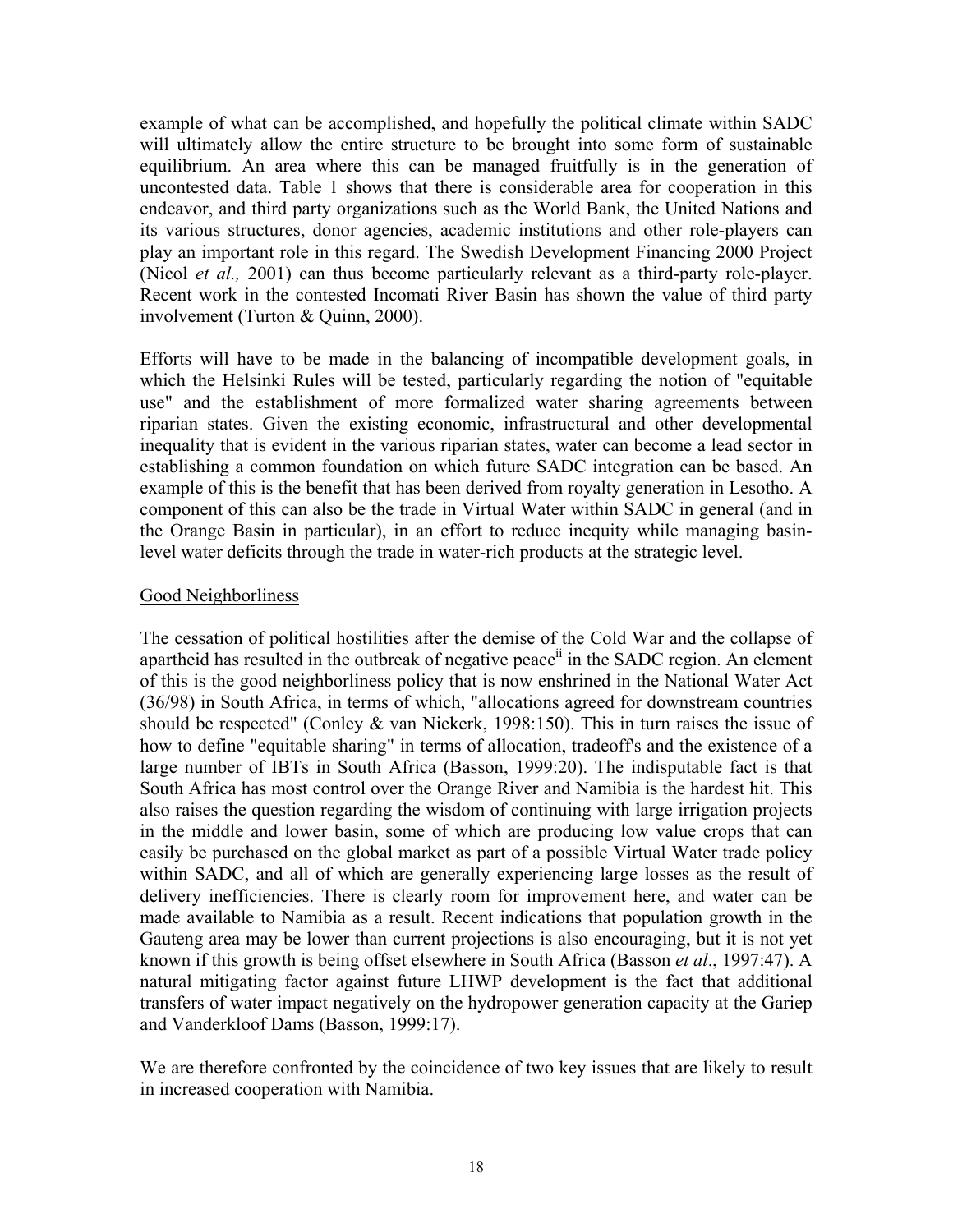- The first is the legal (and moral) requirement for good neighborliness that is inherent within the post-apartheid South African political culture.
- The second is the legal requirement to leave sufficient water in the river for the maintenance of ecological functioning. In terms of this, higher allocations are made for ecologically sensitive reaches of the river, of which the Augrabies Falls Reserve and Ramsar wetland at the estuary are important elements.

This guarantees minimum supply levels for Namibia, thereby increasing their water security situation.

### **The Usefulness of the Concept of a Hydropolitical Security Complex**

The concept of a Hydropolitical Security Complex is useful in analyzing the Orange River Basin (Turton, 2002). The strategic importance of a secure water supply as a fundamental component of economic stability within a river basin that is reaching closure, and in a region that is rapidly reaching a condition of water deficit, is selfevident. This has also been demonstrated by showing to what extent the GGP in each of the nine South African provinces is dependent on IBTs (Table 2 & Figure 2), many of which are linked to the Orange River in some way. In terms of this argument, the Orange River Basin can be regarded as being a component of an immature regional security complex because not all of the actors have yet realized the strategic implications of water scarcity on their respective long-term economic growth and prosperity. In purely technical terms, it can be regarded as being a component of a specific type of heterogeneous security complex, which assumes that different actors interact across two or more sectors and state borders (Buzan *et al*., 1998:16).

A Hydropolitical Security Complex in turn can be regarded as being a component of a Regional Security Complex of the heterogeneous type (Turton, 2002). Thus, while some role-players within the Orange Basin do not yet regard water as being a national security concern (at least in public pronouncements)(Turton, 2000b), the fact that the problems occurring within the basin can only be resolved within the context of cooperation within that same basin means that a Hydropolitical Security Complex exists. This is even more so when one notes the considerable room for diplomatic maneuver that Botswana has, should it choose to use this option in the newly established ORACOM, and other RBOs such as the Okavango River Basin Commission (OKACOM), that will be established in terms of the SADC Water Protocol. This will clearly link the Orange to other shared river basins in SADC such as the Okavango and Limpopo (and possibly even the Zambezi), thereby strengthening the argument for using security complex theory as an analytical tool.

The usefulness of a Hydropolitical Security Complex as a concept is that it enables linkages between various actors within a given river basin to be mapped out and analyzed in greater detail. In this regard, a series of both horizontal and vertical linkages can be identified. Vertical relationships within the context of the Orange River Basin are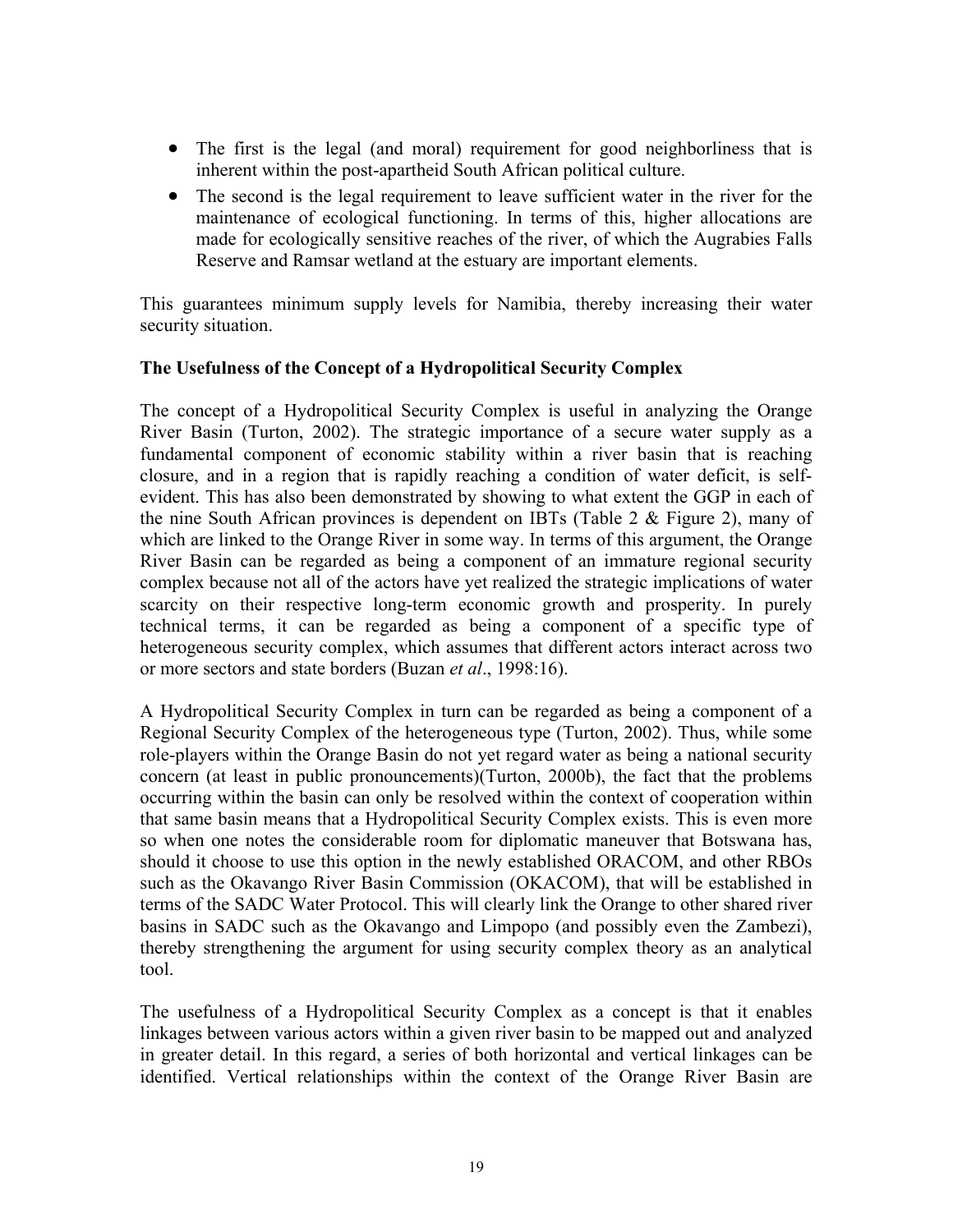| South African IBTs                                                  | Global Gender Discourse | Global Water Management | Discourse | South African dependence on the | Orange for economic stability | Lesotho dependence on LHWP | royalties | Namibian dependence on the Orange | for development in the South | Botswana prospect of enhancing | national interest elsewhere |
|---------------------------------------------------------------------|-------------------------|-------------------------|-----------|---------------------------------|-------------------------------|----------------------------|-----------|-----------------------------------|------------------------------|--------------------------------|-----------------------------|
| impacting on other basins<br>Botswana interests on Limpopo,         |                         |                         |           |                                 |                               |                            |           |                                   |                              |                                |                             |
| Okavango and Zambezi                                                |                         |                         |           |                                 |                               |                            |           |                                   |                              |                                |                             |
| Cooperative needs of                                                |                         |                         |           |                                 |                               |                            |           |                                   |                              |                                |                             |
| sustainable development                                             |                         |                         |           |                                 |                               |                            |           |                                   |                              |                                |                             |
| Co-riparian status of South Africa                                  |                         |                         |           |                                 |                               |                            |           |                                   |                              |                                |                             |
| and Botswana on the Orange and                                      |                         |                         |           |                                 |                               |                            |           |                                   |                              |                                |                             |
| Limpopo                                                             |                         |                         |           |                                 |                               |                            |           |                                   |                              |                                |                             |
| Possible future South African<br>interest in the Zambezi River with |                         |                         |           |                                 |                               |                            |           |                                   |                              |                                |                             |
| Botswana as an ally                                                 |                         |                         |           |                                 |                               |                            |           |                                   |                              |                                |                             |

centered around the high degree of reliance that each of the respective political economies has on water from the basin.

# **Figure 3. Schematic rendition of the Orange River Basin Hydropolitical Security Complex showing some of the vertical and horizontal linkages**

In this case South Africa is the best example, where it has been shown that a high level of GGP activity within the various provinces is evident, with dependency in excess of 60% being shown in seven of the nine provinces (Figure 2), many of which are linked to the Orange Basin. In the case of Namibia, the future development of the southern portion of the country is predicated on secure access to the Orange River. For Lesotho, the royalties that are being derived from the sale of water to South Africa are a significant component of the total income to the fiscus. For Botswana, diplomatic leverage that it can generate for use in other contested river basins is important, with this aspect increasing her hydropolitical relevance to a significant extent, making this national interest component a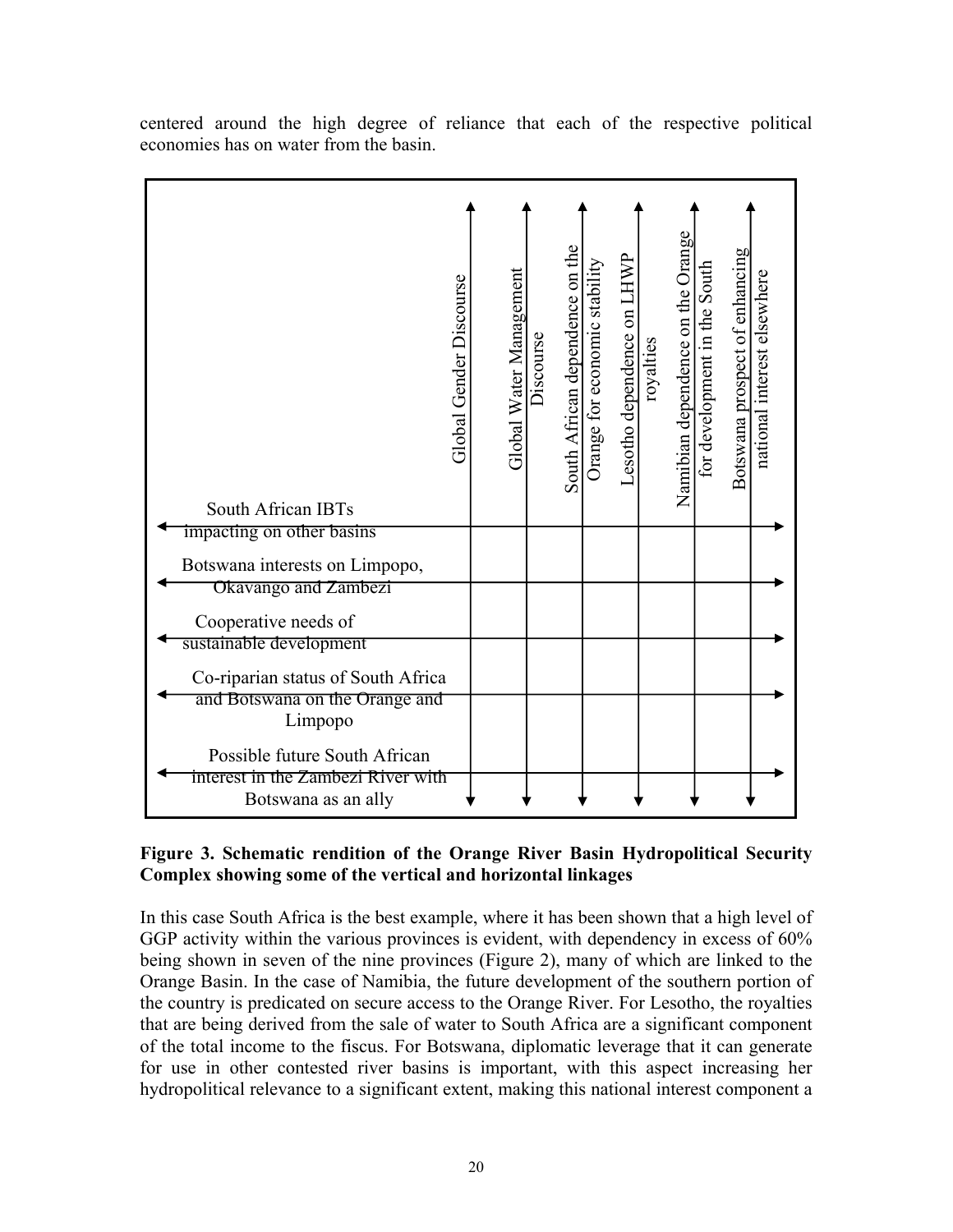unique aspect of the Orange River Basin case. Other vertical linkages include the global gender discourse (Turton *et al.,* 2000) and the global water management discourse (Turton, 2001a) that will impact on notions of Sustainable Development. Horizontal linkages are also clearly evident. The first of these is the unique nature of South African water law that regards water as a national asset to be moved wherever it is needed. This in turn impacts on all other shared river basins in some way or other, establishing a clear relationship across basins. The relative advantage that Botswana can leverage in other river basins such as the Limpopo, Okavango and possibly even the Zambezi, is also a clear horizontal linkage across various basins in the SADC region. The same also holds true for South Africa if it chooses to engage in diplomacy at a level higher than the Orange River Basin. This aspect alone makes South Africa and Botswana potentially the most powerful role-players in the Orange River Basin, and possibly within SADC as a whole if viewed strictly from a hydropolitical security complex perspective.

### **Conclusion**

The Cold War tended to suppress the regional political dynamics in Southern Africa after the ending of colonialism. Apartheid can also be regarded as being an important overlay factor. The removal of these three forms of overlay, suggests that Southern African international relations, and in particular security dynamics, can best be understood in terms of Security Complex Theory as developed by Buzan (1991) and Buzan *et al.,* (1998). This is particularly true when one factors in the strategic importance of shared river basins for economically developed countries facing water deficit. This in turn strengthens the argument that has been made by Schulz (1995) that a Hydropolitical Security Complex is a distinct form of security complex. In the Southern African Case, a Hydropolitical Security Complex can be regarded as being a component of a larger Regional Security Complex. The usefulness of this concept and approach to International Relations analysis is therefore being developed further for application in SADC, where a Hydropolitical Security Complex is emerging in the Orange, Limpopo and other shared watercourse systems such as the Okavango, Kunene, Incomati and Maputo River Basins.

In order to harmonize this approach with that of Buzan *et al.,* (1998:5-6), the *levels of analysis* can be seen as follows: SADC is the *international subsystem*; the riparian states are the *units*; and the various RBOs, respective Departments of Water Affairs and other structures such as environmental Non-Governmental Organizations (NGOs) are the *subunits*. Similarly, in keeping with Buzan *et al.,* (1998:18-19), SADC can be seen as the *region*; the various international river basins can be regarded as the *sub-region*; and the portions of the international river basin that lie within the geographical territory of any one of the riparian states can be viewed as being the *micro-region*. This being the case, in order to harmonize this approach with Buzan *et al.,* (1998:14), the layering of the Southern African Regional Security Complex can be seen from the top down as consisting of the Regional Security Complex; followed by the Hydropolitical Security Complex clustered around shared international river basins; with the domestic security environment within each state being at the bottom. If this approach to the study of International Relations in Southern Africa is adopted, it is felt by the author that a new contextual dimension will start to emerge, particularly where the more industrialized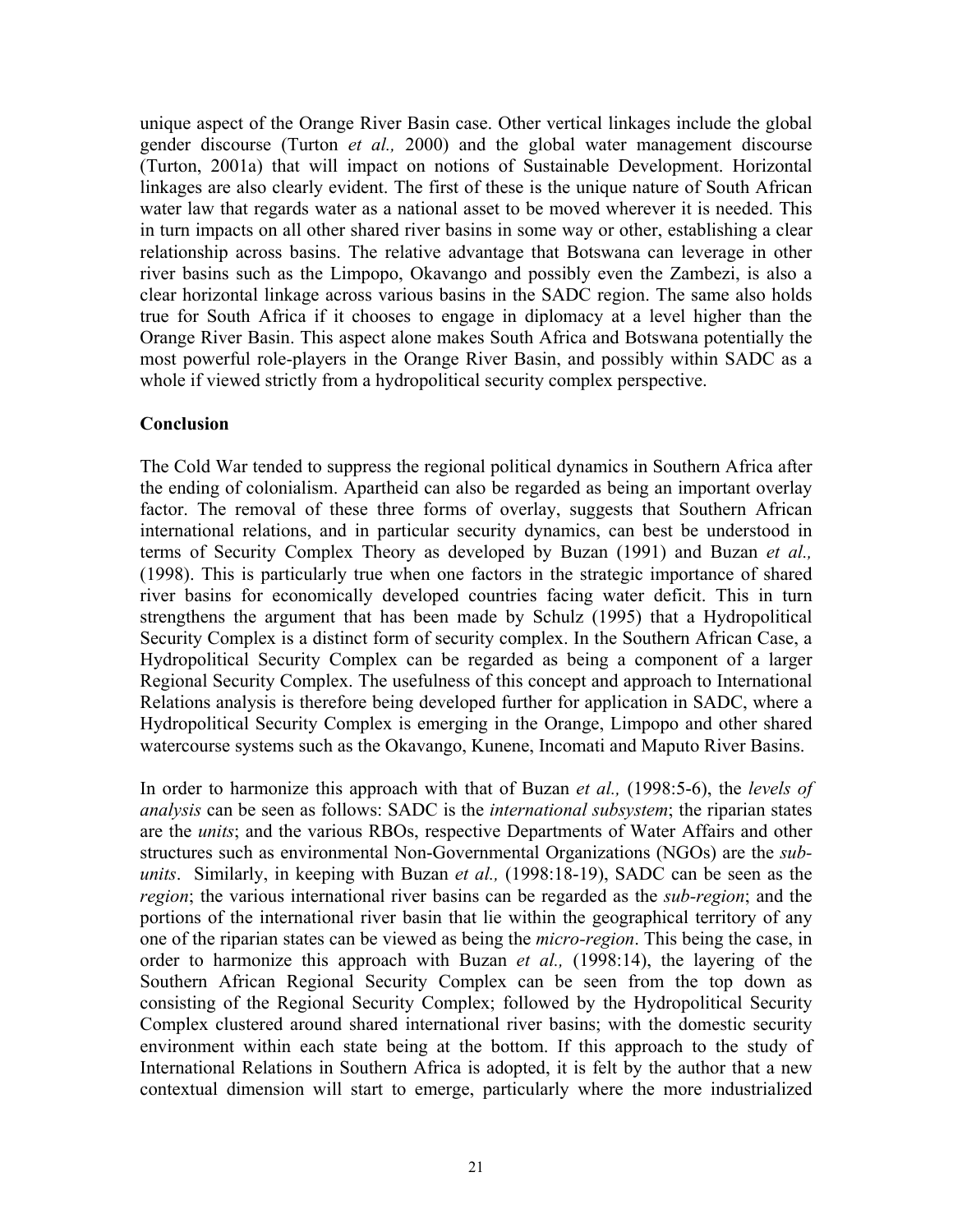states face water scarcity as a limitation to their economic growth potential, while also relying for a significant portion of its strategic water supply from shared international river basins. As such the management of water resources in semi-arid regions can be seen as a strategic issue that is emerging once the effects of *overlay* have been eliminated.

#### **Bibliography**

- **Agence de l'Eau.** 2000. *Social Charter for Water: A New Approach to Water Management in the 21<sup>st</sup> Century*. Paris: Réalisation les éditions Textuel
- **Allan, J.A.** 2001. *The Middle East Water Question: Hydropolitics and the Global Economy*. London: I.B. Tauris
- Ashton, P. 2000. Southern African Water Conflicts: Are they Inevitable or Preventable? In **Solomon, H. & Turton, A.R.** (Eds.) *Water Wars: Enduring Myth or Impending Reality? Africa Dialogue Monograph Series No. 2.* Durban: ACCORD and Geneva: Green Cross International
- **Ashton, P.** 2001. Challenges for Water Sharing in a River Basin, in *Stockholm Water Front*, No.2;8-9.
- **Basson, M.S., van Niekerk, P.H. & van Rooyen, J.A.** 1997. *Overview of Water Resources Availability and Utilization in South Africa.* Pretoria: Department of Water Affairs and Forestry (ISBN 0 7970 3540 0)
- **Basson, M.S.** 1999. South African Country Paper on Shared Watercourse Systems. Presented at the SADC Water Week Workshop that was held in Pretoria, South Africa.
- **Bulloch, J. & Darwish, A.** 1993. *Water Wars: Coming Conflicts in the Middle East*. London: Victor Gollancz
- **Buzan, B.** 1988. The Southeast Asian Security Complex, in *Contemporary Southeast Asia,* Vol. 10, No. 1; 1-16.
- **Buzan, B.** 1991. *People, States and Fear: An Agenda for International Security Studies in the Post-Cold War Era*. London: Harvester Wheatsheaf
- **Buzan, B. & Rizvi, G.** 1986. *South Asian Insecurity and the Great Powers*. London: Macmillan
- **Buzan, B., Wæver, O. & de Wilde, J.** 1998. *Security: A New Framework for Analysis*. London: Lynne Rienner Publishers
- **Clarke, R.** 1991. *Water: The International Crisis.* London: Earthscan Publications
- **Conley, A. & van Niekerk, P.** 1998. Sustainable Management of International Waters: The Orange River Case, in **Savenije, H. & van der Zaag, P.** (Eds.) *The Management of Shared River Basins: Experiences from SADC and EU*. The Hague: Netherlands Ministry of Foreign Affairs (ISBN 90-5328-169-X)
- **Cosgrove, W.J. & Rijsberman, F.** 2000. *World Water Vision: Making Water Everybody's Business*. London: Earthscan
- **Davies, B.R., O'Keefe, J.H. & Snaddon, C.D.** 1993. *A Synthesis of the Ecological Functioning, Conservation and Management of South African River Ecosystems*. Water Research Commission Report No. TT 62/93.
- **Deutsch, K.** *et al.,* 1957. *Political Community and the North Atlantic Area*. Princeton: Princeton University Press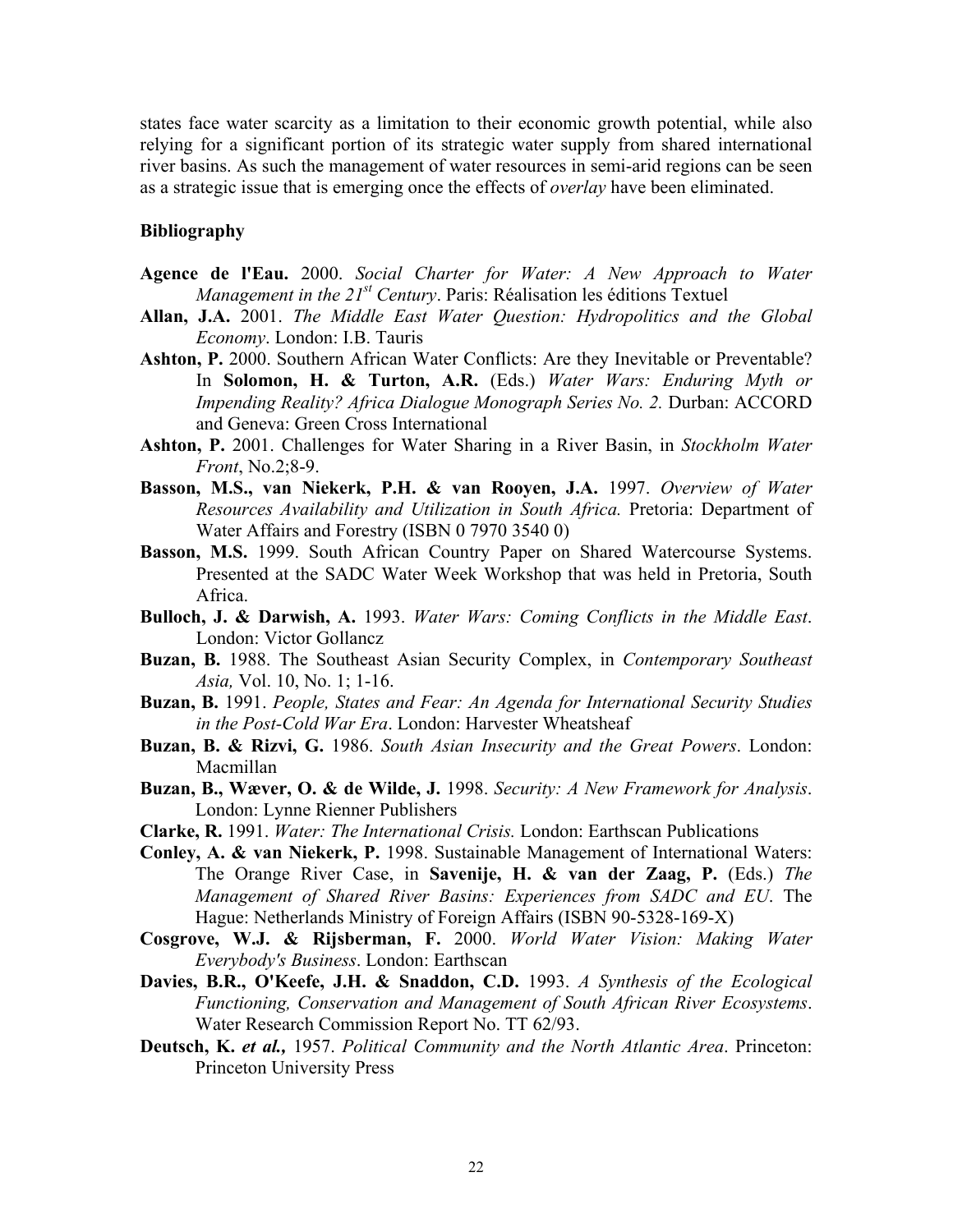- **Falkenmark, M.** 1989(a). Middle East Hydropolitics: Water Scarcity and Conflicts in the Middle East, in *Ambio*, Vol. 18, No. 6; 350-352.
- **Falkenmark, M.** 1989(b). The Massive Water Scarcity now Threatening Africa: Why isn't it Being Addressed? In *Ambio*, Vol. 18, No 2; 112-118.
- **Falkenmark, M.** 1995(a). Eco-Conflicts The Water Cycle Perspective, in **Spillmann,**  K.R. & Bächler, G. (Eds.) Environmental Crisis: Regional Conflicts and Ways of Co-operation. Proceedings of an International Conference at Centro Stefano Franscini, Ascona/Switzerland, 2-7 October 1994. *ENCOP Occasional Paper No. 14.* Berne: Swiss Peace foundation
- **Falkenmark, M.** 1995(b). The Dangerous Spiral: Near-future Risks for Water Related Eco-conflicts, in **ICRC**. 1994. *Water and War: Symposium on Water in Armed Conflicts.* International Committee of the Red Cross: Geneva
- Falkenmark, M. & Lundqvist, J. 1995. Looming Water Crisis: New Approaches are Inevitable, in **Ohlsson, L.** (Ed.) 1995. *Hydropolitics: Conflicts over Water as a Development Constraint.* Zed Books: London
- **Falkenmark, M., Lundqvist, J. & Widstrand, C.** 1990. *Water Scarcity an Ultimate Constraint in Third World Development.* Tema V, Report 14: Department of Water and Environment Studies, University of Linköping
- **Fukuyama, F.** 1992. *The End of History and the Last Man*. London: Penguin Books
- **Gebramendhin, N.** 1991. *The Environmental Dimension of Security in the Horn of Africa: The Case of Somalia.* Nairobi: United Nations Environment Programme
- **Gleick, P.H.** (Ed.) 1992. *A Guide to the World's Water Resources: The Coming Crisis*. Berkeley, CA: Pacific Institute for Studies in Development, Environment and Security
- **Gleick, P.H.** (Ed.) 1993. *Water in Crisis. A Guide to the World's Fresh Water Resources*. New York: Oxford University Press
- **Gruen, G.E.** (Ed.) 1992. *The Water Crisis: The Next Middle East Conflict*. A Simon Wiesenthal Centre Report. Los Angeles
- **Haftendorn, H.** 2000. Water and International Conflict, in *Third World Quarterly*, Vol. 21, No. 1; 51-68.
- **Hjort af Ornas, A. & Salih, M.A.M.** (Eds.) 1989. *Ecology and Politics: Environmental Stress and Security in Africa.* Uppsala: Scandinavian Institute of African Studies
- **Homer-Dixon, T.F.** 1991. On the Threshold: Environmental Change as Causes for Acute Conflict, in *International Security*, Vol. 16, No. 1;76-116.
- **Homer-Dixon, T.F.** 1994. Environmental Scarcities and Violent Conflict: Evidence from Cases, in *International Security*, Vol. 19, No. 1;5-40.
- **Homer-Dixon, T.** 2000. *The Ingenuity Gap*. London: Jonathan Cape
- **Jervis, R.** 1982. Security Regimes, in *International Organization*, Vol. 36, No. 2;357- 378.
- **Kashweka, D.** 2000. *Namibia in border dispute with South Africa.* Panafrican News Agency (PANA), 21 November 2000.
- **Lowi, M.** 1990. *The Politics of Water under Conditions of Scarcity and Conflict: The Jordan River and Riparian States*. Ph.D. Dissertation, Department of Politics, Princeton University, Princeton, New Jersey.
- **MacDonald, M. & Partners.** 1990. *Sub Saharan Africa Hydrological Assessment: SADCC Countries: Regional Report*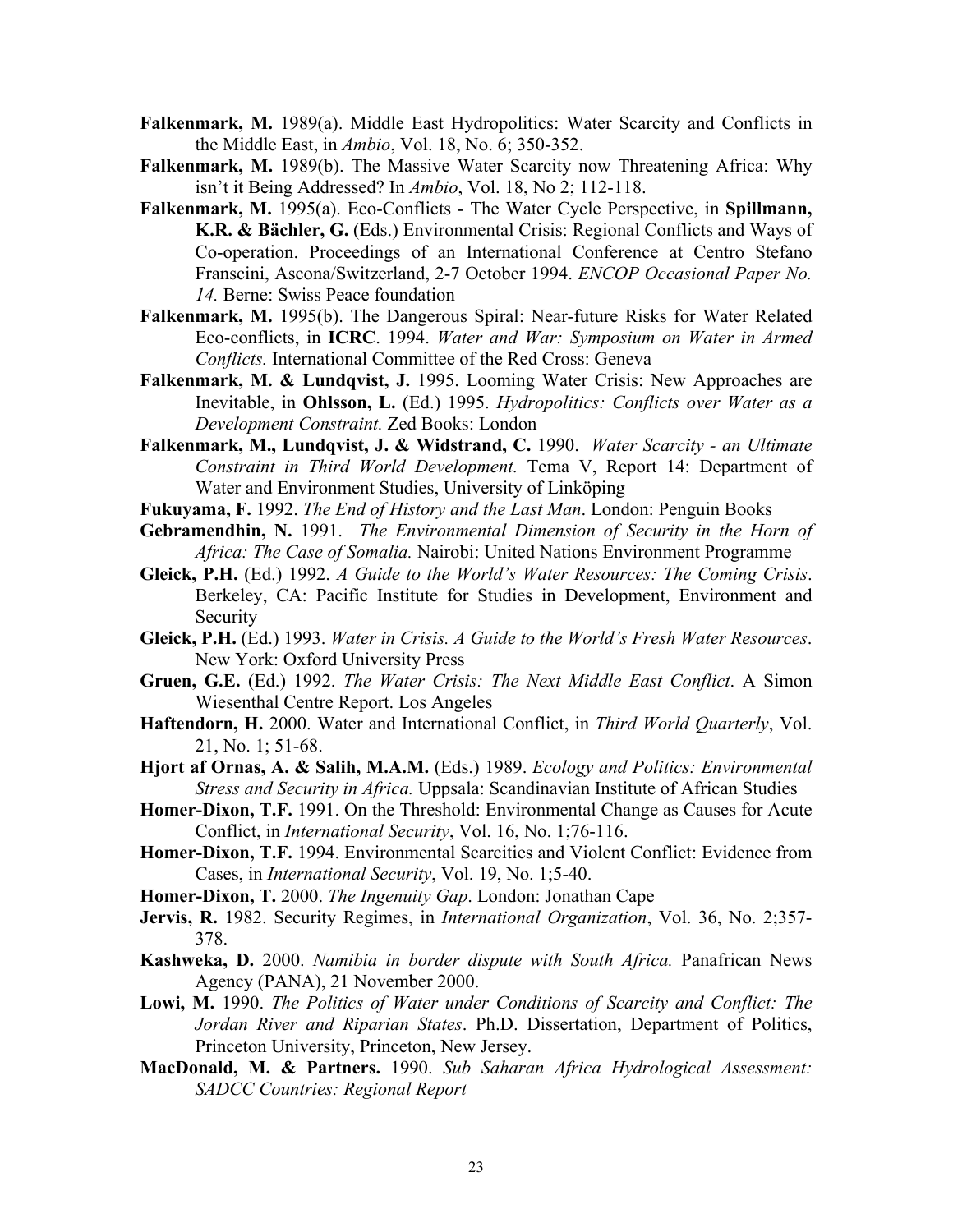**Mathews, J.T.** 1989. Redefining Security, in *Foreign Affairs*. Spring 1989.

- **Meissner, R.** 2001. Drawing the Line. In *Conflict Trends*, Vol 2/2001; 34-37. Durban: ACCORD Publishers
- **Mokuoane, E.M.** 2000. Presentation on the Revised Protocol on Shared Watercourses in the Southern African Development Community. International Workshop on Integrated Water Management in Water-stressed River Basins in Developing Counties: Strategies for Poverty Alleviation and Agricultural Growth, 16-21 October, South Africa. Forthcoming in the Proceedings. Sri Lanka: International Water Management Institute (IWMI)
- **Myers, N.** 1986. The Environmental Dimension to Security Issues, in *The Environmentalist*, Vol. 6, No. 4; 251-257.
- **Myers, N.** 1993. *Ultimate Security: the Environmental Basis of Political Stability*. New York: Norton & Co
- **National Water Act**. 1998. *Act 36 of 1998*. Pretoria: Government Gazette
- **Nicol, A., van Steenbergen, F., Sunman, H., Turton, A.R., Slaymaker, T., Allan, J.A., de Graaf, M. & van Harten, M.** 2001. *Transboundary Water Management as an International Public Good*. Stockholm: Ministry of Foreign Affairs
- **Ohlsson, L.** 1995. *Water and Security in Southern Africa*. Publications on Water Resources: No. 1. SIDA: Department for Natural Resources and the Environment
- **Ohlsson, L.** 1999. *Environmental Scarcity and Conflict: A Study of Malthusian Concerns*. Department of Peace and Development Research, Göteborg University.
- **Pallet, J.** (Ed.) 1997. *Sharing Water in Southern Africa.* Windhoek: Desert Research Foundation of Namibia (ISBN 99916-43-21-4)
- **PANA.** 2000. *Namibia says signature awaited to Orange River Border.* Panafrican News Agency (PANA), 20 November 2000.
- **Pearce, F.** 1992. *The Damned: Rivers, Dams and the Coming World Water Crisis.*  London: The Bodley Head
- **Ramoeli, P.** (2002). SADC Protocol on Shared Watercourses: History and Current Status. In **Turton, A.R. & Henwood, R.** (Eds.) *Hydropolitics in the Developing World: A Southern African Perspective*. Pretoria: African Water Issues Research Unit (AWIRU)
- **Redclift, M.** 1994. *Development and the Environmental Crisis: Red or Green Alternatives?* London: Methuen
- **Rodal, B.** 1996. *The Environment and Changing Concepts of Security*. Commentary No. 47, Canadian Security Intelligence Service Publication. ISSN 1192-277X, Catalogue JS73-1/47. Available from CSIS, P.O. Box 9732, Postal Station T, Ottawa, Ontario K1G 4G4, Canada.
- **Saeijs, H.L.F. & van Berkel, M.J.** 1997. The Global Water Crisis: The Major Issue of the Twenty-first Century, a Growing and Explosive Problem. In **Brans, E.H.P., de Haan, E.J., Nollkaemper, A. & Rinzema, J.** (Eds.) 1997. *The Scarcity of Water: Emerging Legal and Policy Responses.* London: Kluwer Law International
- **SAPA.** 2000. *Namibia does not know about Orange Border decision: Gurirab.* South African Press Association (SAPA), 19 November 2000.
- **Savenije, H. & van der Zaag, P.** (Eds.) *The Management of Shared River Basins: Experiences from SADC and EU*. The Hague: Netherlands Ministry of Foreign Affairs (ISBN 90-5328-169-X)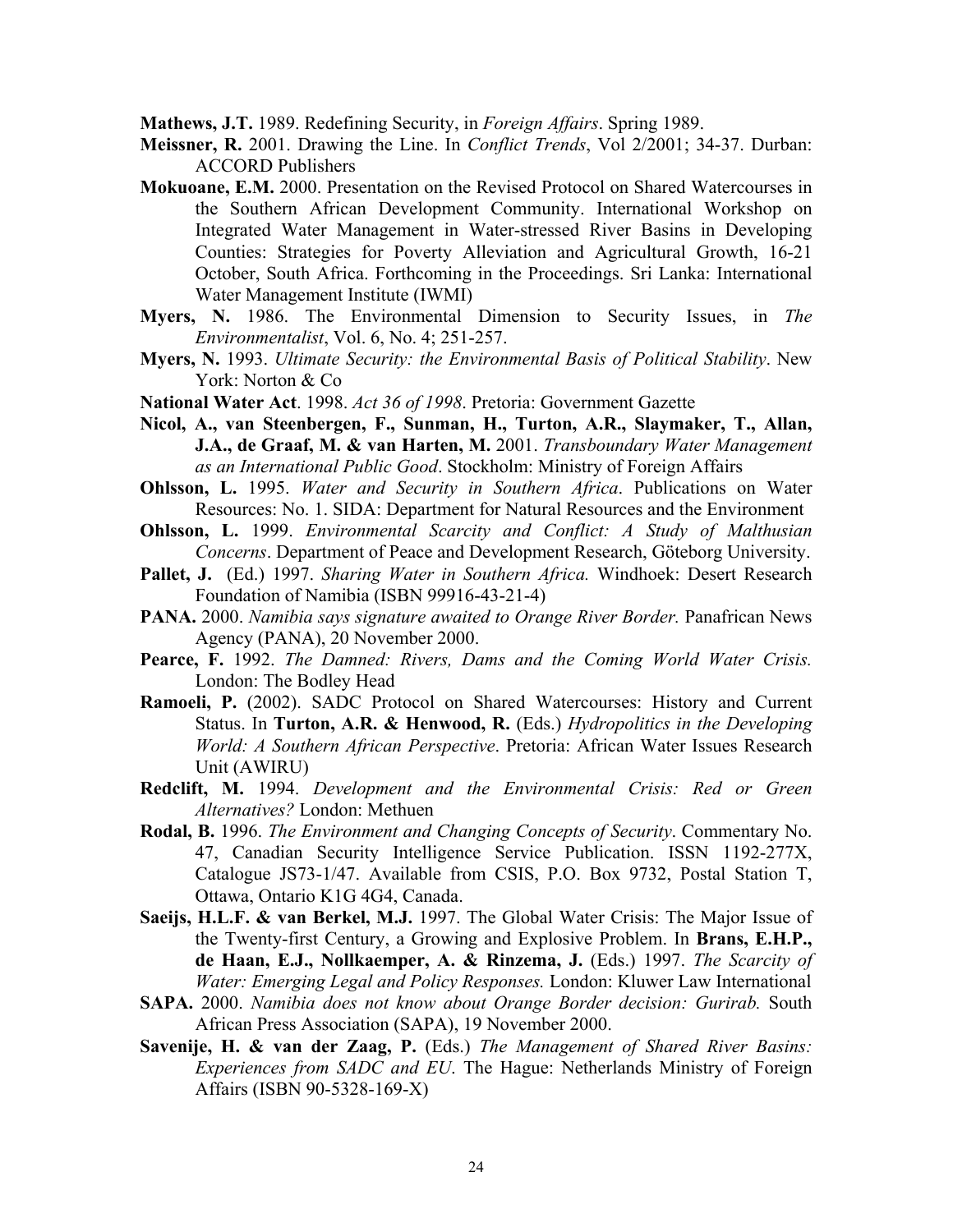- **Schulz, M.** 1995. Turkey, Syria and Iraq: A Hydropolitical Security Complex, in **Ohlsson, L.** (Ed.) *Hydropolitics: Conflicts over Water as a Development Constraint*. London: Zed Books
- **Senghaas, D.** 1988. *Konfliktformationen im Internationalel System*. Frankfurt: Suhrkamp Verlag
- **Starr, J.** 1991. Water Wars, in *Foreign Policy*, Vol. 82 (Spring); 17-36.
- **Svendsen, M., Hammond Murray-Rust, D., Harmancioglu, N. & Alpaslan, N.** 2000. *Governing Closing Basins: The Case of the Gediz River in Turkey.* Case Study prepared for the International Workshop on Integrated Water Management in Water Stressed River Basins in Developing Countries. Loskop Dam, South Africa. 16-21 October 2000.
- **Turton, A.R**. 2000(a). The Political Aspects of Institutional Development in the Water Sector: South Africa and its International River Basins. Proposal for a D.Phil. dissertation in the Department of Political Sciences, Pretoria University.
- **Turton, A**.**R.** 2000(b). Water: Not a Major Security Issue. In *Conflict Trends*, Issue 2/2000; 42-44. 1561-9818 ISSN
- **Turton, A.R.** 2001(a). Towards Hydrosolidarity: Moving from Resource Capture to Cooperation and Alliances. Keynote address to the Stockholm International Water Institute (SIWI) Seminar "Water Security for Cities, Food and Environment - Towards Catchment Hydrosolidarity" held in Stockholm on 18 August, 2001. Available in the Proceedings.
- **Turton, A.R.** 2001(b). A Hydropolitical Security Complex and its Relevance to SADC. In *Conflict Trends*, Issue 1/2001; 21-23. 1561-9818 ISSN
- **Turton, A.R**. 2002. An Introduction to the Hydropolitical Dynamics of the Orange River Basin. Chapter in a forthcoming book as yet untitled. Tokyo: United Nations University Press
- **Turton, A.R. & Quinn, N.** 2000. The Shared River Initiative on the Incomati. Briefing paper presented to the Portfolio Committee on Environmental Affairs and Tourism in the National Assembly at the GLOBE Southern Africa "Partnership for Sustainability II" Conference, 21-22 September, Cape Town. Available from the Website<http://www.up.ac.za/academic/libarts/polsci/awiru>
- **Turton, A.R., Schreiner, B. & Leestemaker, J.** 2000. Feminization as a Critical Component of the Changing Hydro-Social Contract. In *Water Science and Technology*, Vol 43, No. 4;153-164.
- **Van Hofwegen, P. & Svendsen, M.** 2000. *A Vision for Water for Food and Rural Development*. The Hague: World Water Forum
- **van Wyk, J.A.K** 2000. A River Runs Through It: Water Security in Southern Africa, in *New Zealand International Review*, Vol.XXV, No. 3;20-23.
- **Väyrynen, R.** 1984. Regional Conflict Formations: An Intractable Problem of International Relations, in *Journal of Peace Research*, Vol. 21, No. 4;337-359.
- **Wæver, O.** 1995. Securitization and Desecuritization, in **Lipschutz, R.D.** (Ed.) *On Security*. New York: Colombia University Press
- **Wester, P. & Warner, J.** (2002). River Basin Management Reconsidered. In **Turton, A.R. & Henwood, R.** (Eds.) *Hydropolitics in the Developing World: A Southern African Perspective*. Pretoria: African Water Issues Research Unit (AWIRU)